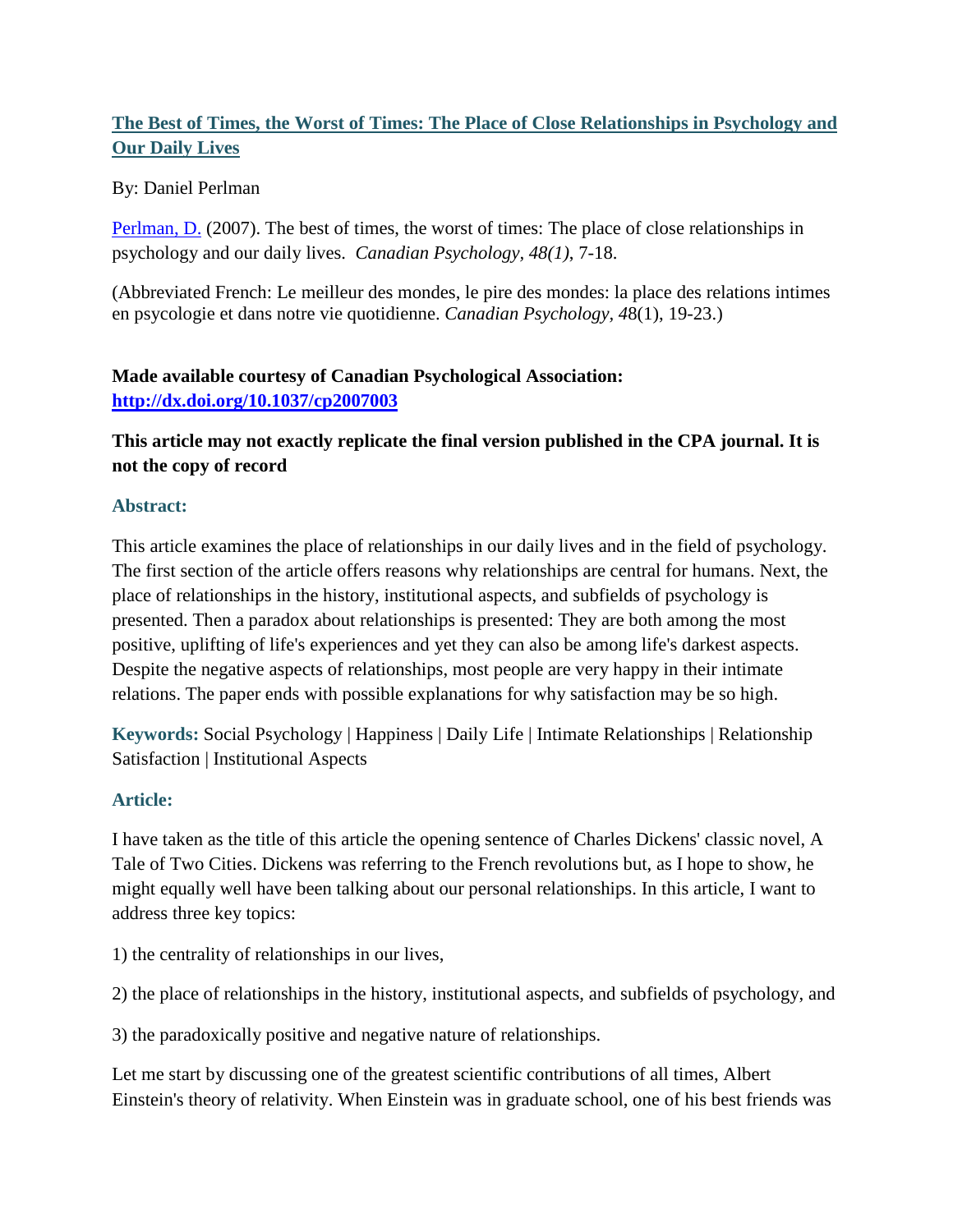Marcel Grossman, who quickly recognized Einstein's genius. Not everyone, however, was drawn to Einstein. Biographers indicate that Einstein antagonized his professors. When it came time for Einstein to find a job, he had trouble, in part, because his professors did not help him. Eventually, he ended up in the Swiss Patent Office. How did he get there? Apparently, the Director of the Patent Office was a friend of Marcel Grossman's family and hired Einstein as a favour to them.

As Einstein looked back on his having worked in the patent office, he attributed much of his scientific success in formulating the special theory of relativity to it. He felt that being in that setting allowed him to pursue risky and unorthodox ideas that he probably would not have explored had he been in a traditional university position. This story illustrates key themes of this article. On the one hand, Einstein encountered troubles in his relationships and on the other hand they helped him.

### **The Centrality of Relationships in Our Lives**

Dating back to Aristotle, humans have been described as a social animal. To further underscore the centrality of other people in our lives, let me reflect on their biological imperative, how much time we spend with them, what gives value to our lives, and what many see as basic human needs.

Without mating, our species would not reproduce. Playwright Tony Kushner has expressed this nicely in saying 'The smallest indivisible human unit is two people, not one... From such nets of souls societies, the social world, human life springs" (p. 307). Notwithstanding modern reproductive technology, virtually all of us today, and certainly our pre-20th century ancestors, owe our existence to a man and a woman having gotten together.

Apropos of the amount of time we spend with others, Reed Larson and his associates (see Larson & Bradney, 1988) had 179 presumably normal teenagers and adults carry electronic pagers with them whereever they went for a week. Once during every two hours of their waking day, Larson beeped these individuals, asking them to indicate what they were doing and who, if anyone, was with them. Over 70% of the times they were paged, these North Americans were in the presence of other people. Worked out over adulthood, from the time a person is 18 years to until they are 65 years of age, this means each person will likely spend over 288,204 hours in the presence of other people. And, for an estimated 61% of adults, most of the time spent sleeping is done so beside another person (Murphy, 2006).

Of course, being in the presence of other people does not guarantee that we are interacting with them or that we have personal relationships with them. Likewise, we can have sex as a short interaction outside of a close relationship. So to demonstrate the importance of relationships per se we need to consider more than acts of conception and the time we spend with others.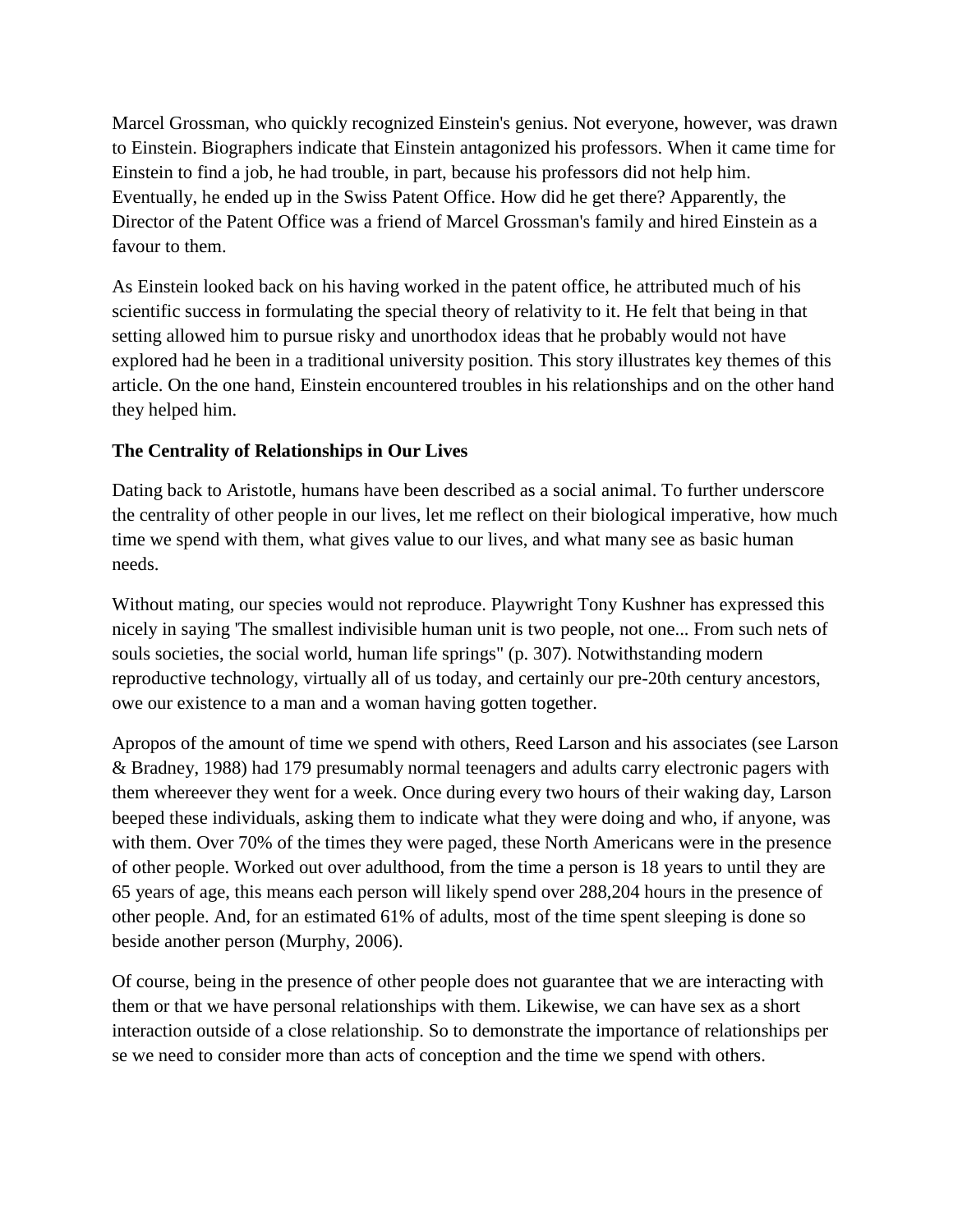This brings me to what makes our lives meaningful. When Klinger (1977) asked Americans this question, he found that most of them mentioned close relationships - friends or parents or siblings or relationships with opposite sex partners or with their own children. Similarly, they commonly mentioned that feeling loved and wanted added meaning to life. In contrast, less than half of the respondents said that occupational success or religious faith was an important source of meaning to them. Similarly, Reginald Bibby (2001) surveyed 3,500 Canadian teenagers. He presented them with 27 different values, asking them which were important to them. The most frequently endorsed value was friendship. It was viewed as important by 85% of those responding, ranking ahead of other values such as "a comfortable life," power, recognition, and excitement.

Complementing the meaning that laypeople report finding from the close relationships they enjoy in life, Baumeister and Leary (1995) have argued that humans have a pervasive, near universal need to belong. More precisely, their contention is that "human beings have a pervasive drive to form and maintain at least a minimum quantity of lasting, positive, and significant interpersonal relationships" (p. 497). This need directs our thoughts and behaviours across a wide variety of situations. The belongingness hypothesis predicts that people will:

\* be eager for and facile at forming new bonds, but dislike breaking them,

\* devote considerable cognitive processing to interpersonal interactions and relationships,

\* be threatened by real, potential, or imagined changes in one's belongingness status, with negative affect linked to decreases in it and positive affect linked to increases in belongingness,

\* not be fully satisfied by either interaction without a bond of caring or caring without frequent interaction, and

\* have lower needs for belongingness if this need is already satisfied but will substitute one social bond with another if satisfaction is being blocked.

Baumeister and Leary (1995) presented a variety of evidence in support of their view.

# **The Place of Relationships in Psychology**

### History

Given their centrality in our lives, it is not surprising that the understanding and analysis of relationships has a long history in social thought and psychology (see Perlman & Duck, 2006) . As early as the Greek philosophers, there was noteworthy writing on relationships. Plato discussed love in his Symposium, and Ovid gave advice (e.g., "Love must be fostered with soft words") . In his Nicomachean Ethics and his treatise on Rhetoric, Aristotle perceptively addressed a number of topics including: the definition and types of friendship, the functions of friendship, the role of friendship in maintaining a stable society, who we select as friends, the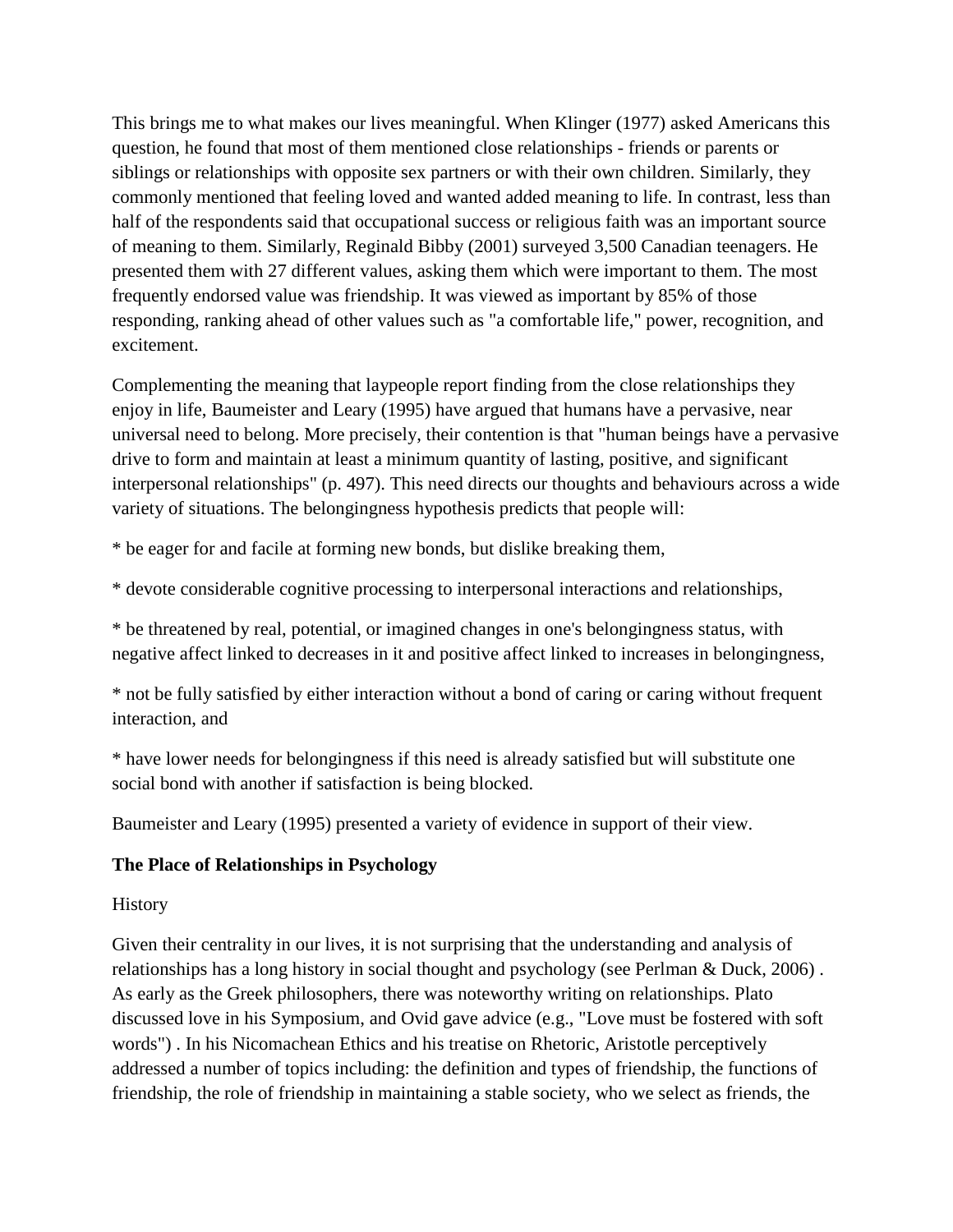role of individual differences in our friendships, and the breakdown of relationships. As the following quotes illustrate, other early philosophers were also concerned with various aspects of interpersonal relationships:

\* Friendship makes prosperity more brilliant, and lightens adversity by dividing and sharing it. (Cicero)

\* Shyness is in fact an excess of modesty. (Plutarch)

\* By all means marry; if you get a good wife, you 'Il be happy. If you get a bad one, you 'Il become a philosopher. (Socrates)

\* He that is not jealous, is not in love. (St. Augustine)

Fast forwarding through historical time, in the late 1880s and early 1900s, key founding figures in the modern social sciences were articulating their viewpoints. Their ideas had implications for our understanding of relationships. For example, Darwin (1859) wrote his treatise on the origins of species that would come to be a key underpinning for modern evolutionary positions such as those developed by Buss (1998). Freud wrote on the role of parent-child relationships in personality development (see Hall & Lindzey, 1957, Chapter 2). James (1890) contended that the self-concept is defined in our relationships with others. Durkheim 's (1897/1963) concern with social organization led him to explore social isolation and alienation. Simmel (1950) examined the unique properties of dyads, partnerships that involve just two people.

At about this same time, a major revolution occurred in social analysis: namely, the use of empirical investigations gained a toehold. In a 1898 article, Will S. Monroe asked 2,336 children in western Massachusetts to indicate the habits and traits that diey considered to be important in selecting friends. They identified such attributes as kindness, cheerfulness, and honesty. This is one of the first, if not the first, empirical investigations of relationships. In 1912, Harris reviewed a number of statistical facts on human mating to conclude that on "average, similar individuals tend to marry" (p. 191). Harris called this assortative mating.

During the mid-1 920s, Ernest Burgess (1926) conducted a painstaking survey of the scant literature available on the family, laying out what some consider the first vision of the modern field of family relations. Highlights of the 1930s included Moreno's (1934) studies of sociometry (e.g., children's choices of friends among their classmates) and longitudinal studies of marital success (see Karney & Bradbury, 1995).

In the post-WWII period, close relationship-related research enjoyed a new prominence, both publicly and within the discipline of psychology. The cover story of the August 24, 1953 issue of Time, the United States' leading news magazine in that era, featured Alfred Kinsey and his pioneering research on sexual practices. Three presidents of the American Psychological Association (APA) gave their presidential addresses on topics related to relationships. Robert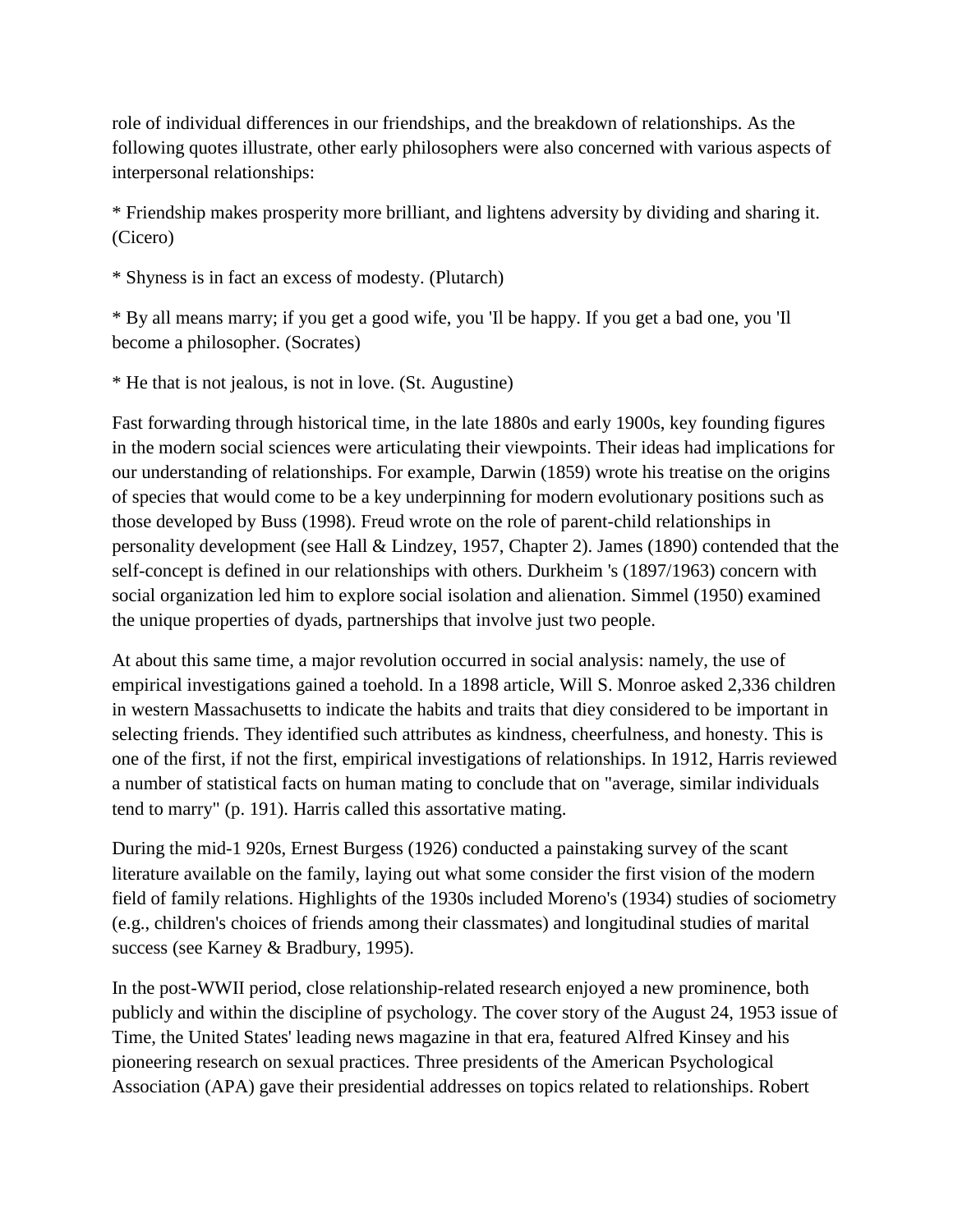Sears (1951) argued that to best understand personality and social behaviour, we need to examine not only individual but also dyadic influences. Harry Harlow (1958) indicated the importance of mother love to the development of monkeys. Arguably, Theodore Mead Newcomb is the APA president whose work is most directly related to what we now consider the study of personal relationships. In his presidential address, Newcomb (1956) spoke on the question of interpersonal attraction, or who likes whom. He reported the preliminary findings from a study in which he had provided housing to a small group of Michigan students in return for being able to study the friendships that developed in the group. Five years later, Newcomb (1961) published a monograph in which he gave a full report of his findings, and he also offered a balance-type theoretical perspective that he discussed in terms of systems of orientation (AB-X) for understanding what he had found.

#### Institutional Presence

As areas of research gain momentum, they commonly develop institutional aspects. Within the study of relationships, professional associations such as the National Council on Family Relations and publications such as the Journal of Marriage and the Family date back to the 1930s. As the nature of intimate relationships changed, a new wave of organizations (e.g., the International Association for Relationship Research) and journals (Personal Relationships) devoted to the study of relationships including, but not exclusively concerned with, the family sprung up in the 1980s.

The field of marital and couple therapy also traces its roots to the 1930s when centres such as Emily Mudd's pioneering Marriage Council of Philadelphia was established (Bischof & Helmeke, 2003). The American Association of Marriage Counselors (AAMC) was established in 1945; it has evolved to become the American Association for Marriage and Family Therapy (AAMFT).

Psychologists have been prominent in these institutional facets of the relationship area, but these organizations and journals have definitely been multidisciplinary in scope. Within organized psychology, both the Canadian and American Psychological associations have family sections (or divisions). The American Psychological Association publishes the fournal of Family Psychology.

For me, one of the exciting Canadian Psychological Association (CPA) developments in 2005-06 was CPA's participation in a recently funded national network concerned with bullying. Despite Canada's traditional image as a peace-loving nation, a 2001-2002 World Health Organization study ranked Canada in the top third in a 35-nation survey for prevalence of bullying and victimization (Craig & Yossi, 2004) . Roughly 40% of Canadian youths aged 11 to 13 years reported having been bullied in the past couple of months. CPA members Debra Pepler of York University and Wendy Craig of Queen's University are leading an \$800,000 endeavour to reduce bullying problems and promote healthy relationships among children. The project will develop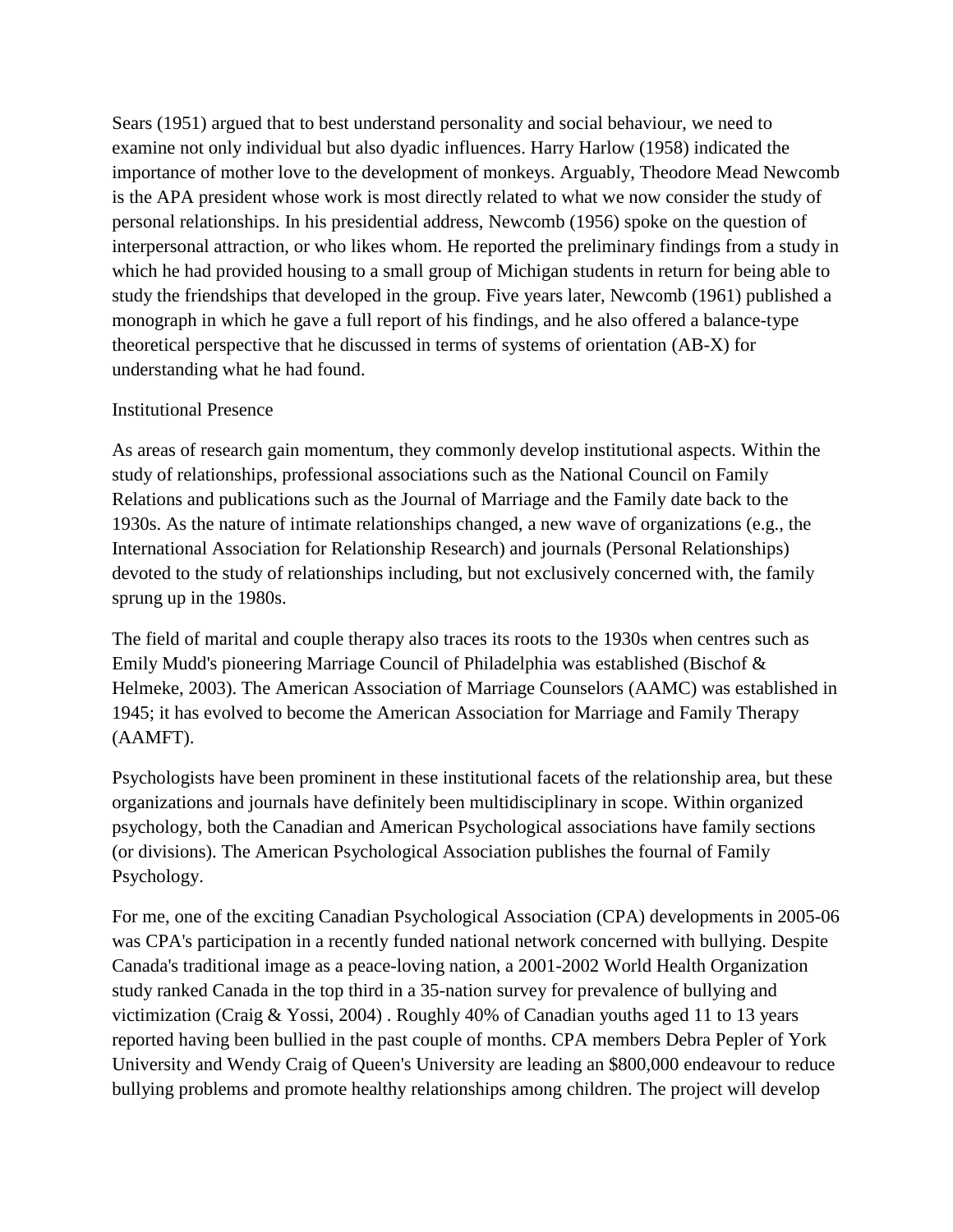assessment, educational, and intervention tools, as well as policies related to bullying that can be implemented in communities throughout Canada. CPA will join with other partners in sharing up-to-date scientific knowledge and expertise, building awareness of bullying and aggression problems, plotting strategies, informing public policy-making, and shifting attitudes on this important issue. The American Psychological Association has adopted an antibullying policy statement; CPA is considering developing fact sheets and related materials on this topic.

## **The Place of Relationships in Various Subareas of Psychology**

The last theme I wish to develop in terms of the place of relationships in psychology is to contend that there is an important interpersonal aspect in most areas of psychology. Fully treating this argument is beyond the scope of this article, but let me give a few examples, starting with the social science areas of psychology.

Social psychologists have long been interested in questions of interpersonal attraction, how people influence and are influenced by others, how the presence of others affects task performance, and the like. Concepts such as social facilitation and social loafing are discussed in most contemporary social psychology textbooks. Currently, social psychologists are among the most important contributors to the study of relationships (see Perlman & Duck, 2006) .

In the area of personality psychology, two facets of the so-called Big Five factors, extroversion and agreeableness, have obvious interpersonal ramifications (McCrae & Costa, 1999). The circumplex view of personality places interpersonal relations at the heart of personality, suggesting that personality can be conceptualized as a circular set of attributes organized around dominant-submissive and hostile-friendly axes (Wiggins & Trobst, 1997). Personality psychologists working from a motivational tradition have identified interpersonal needs such as the need for affiliation and the need for intimacy (e.g., McAdams & Constantian, 1983). There is a long tradition of relating personality characteristics to relationship satisfaction, stability, and homogamy (Cooper & Sheldon, 2002). In the past 30 years, advocates of the self-monitoring construct (Leone & Hawkins, 2006) have been active in finding consistent differences between high self-monitors and low self-monitors in terms of the structure of their social relationships (segmented vs. integrated), their basis for choosing friends and romantic partners (activity-based vs. person-based), and their orientation to romantic and marital partners (uncommitted vs. committed). High self-monitors have more segmented, activity-based, and less committed relations.

In the area of developmental psychology, there has been extensive research on the intergenerational transmission of attitudes, values, and traits and on how parental child-rearing practices and/or parentchild relations influence offspring. Certainly, evidence for intergenerational similarity in outlooks can be found (see Troll & Bengston, 1979). Whether this is due to genetic or environmental factors has often been debated. In the past decade, there has also been considerable controversy over the extent to which parents influence their children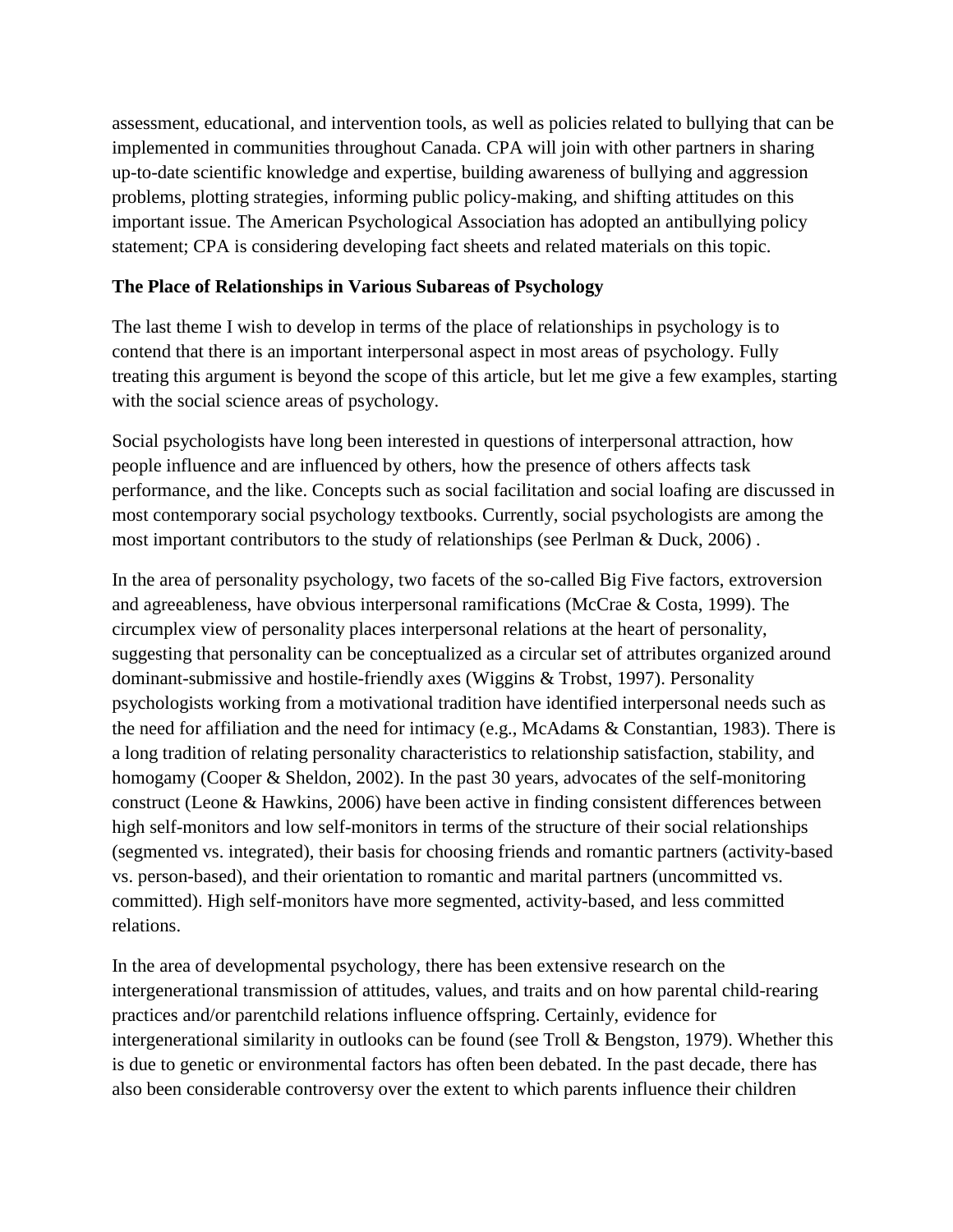(Collins, Maccoby, Steinberg, Hetherington, & Bornstein, 2000; Harris, 1998). At first blush, one might assume that an attack on the importance of child-rearing practices would be a minimization of interpersonal influences in human development. I do not, however, take this to be the case. How do those who question parental influences explain personality and behaviour in adolescence and adulthood? Common alternate explanations focus on genetic factors and peer influences. A concern with peer influences obviously puts interpersonal factors front and centre. Even genetic explanations get one back to mate selection, which is an interpersonal process and a focus of evolutionary psychologists (Buss & Schmitt, 1993). Other topics of concern to developmental psychologists include how social relations change across the lifespan (Noller, Feeney, & Peterson, 2001) and the relationship between early attachment or peer relations and later outcomes (Parker &Asher, 1987).

In the area of organizational behaviour, interpersonal relations enter into such topics as leadership styles, mentoring, office romances, workplace sexual harassment, and the like. As our economy has increasingly become service-oriented, psychologists have begun exploring how impersonal service delivery such as at McDonald's or via an ATM machine compares with more personal service delivery such as via an old-fashioned family physician who had a personal relationship with each patient (Gutek, Bhappu, Liao-Troth, & Cherry, 1999). In three different studies, Gutek et al. (1999) consistently found that customers having a personal relationship with a specific service provider had more interactions and were more satisfied with service delivery than those who did not have a personal relationship.

As a final social science area in which interpersonal factors are critical, consider clinical and counseling psychology. The interpersonal is prominent here in at least five ways: 1) interpersonal problems are a key reason why clients see mental health professionals (Veroff, Kukla, & Douvan, 1981), 2) there is an interplay, perhaps bidirectional, between disrupted interpersonal relationships and mental health problems (e.g., depression), as illustrated in a recent special issue of the Journal of Family Psychology (Beach & Kaslow, 2006; cf. Segrin, 1998), 3) there are important dyadic aspects of coping with stress (O'Brien & DeLongis, 1997; Revenson, Kayser, & Bodenmann, 2005) , 4) many consider the relationship between the client and therapist a key factor in the success of therapy (Martin, Garske, & Davis, 2000), and 5) therapy for couples works. Christensen and Heavey (1999) note that couples in marital therapy are nearly twice as likely to improve as those in control conditions. According to Christensen and Heavey's review, roughly 65% of couples in marital therapy show improvement, with perhaps about half of that group starting out as distressed yet becoming nondistressed after therapy.

Interpersonal factors in the natural science areas of psychology are undoubtedly less common, but nonetheless they can be found. Consider the following examples, starting with perception, memory, and motor performance.

From virtually the moment they are born, human babies have a particular interest in the human face (Mondloch et al., 1999). For example, newborns only 30 minutes old will visually track a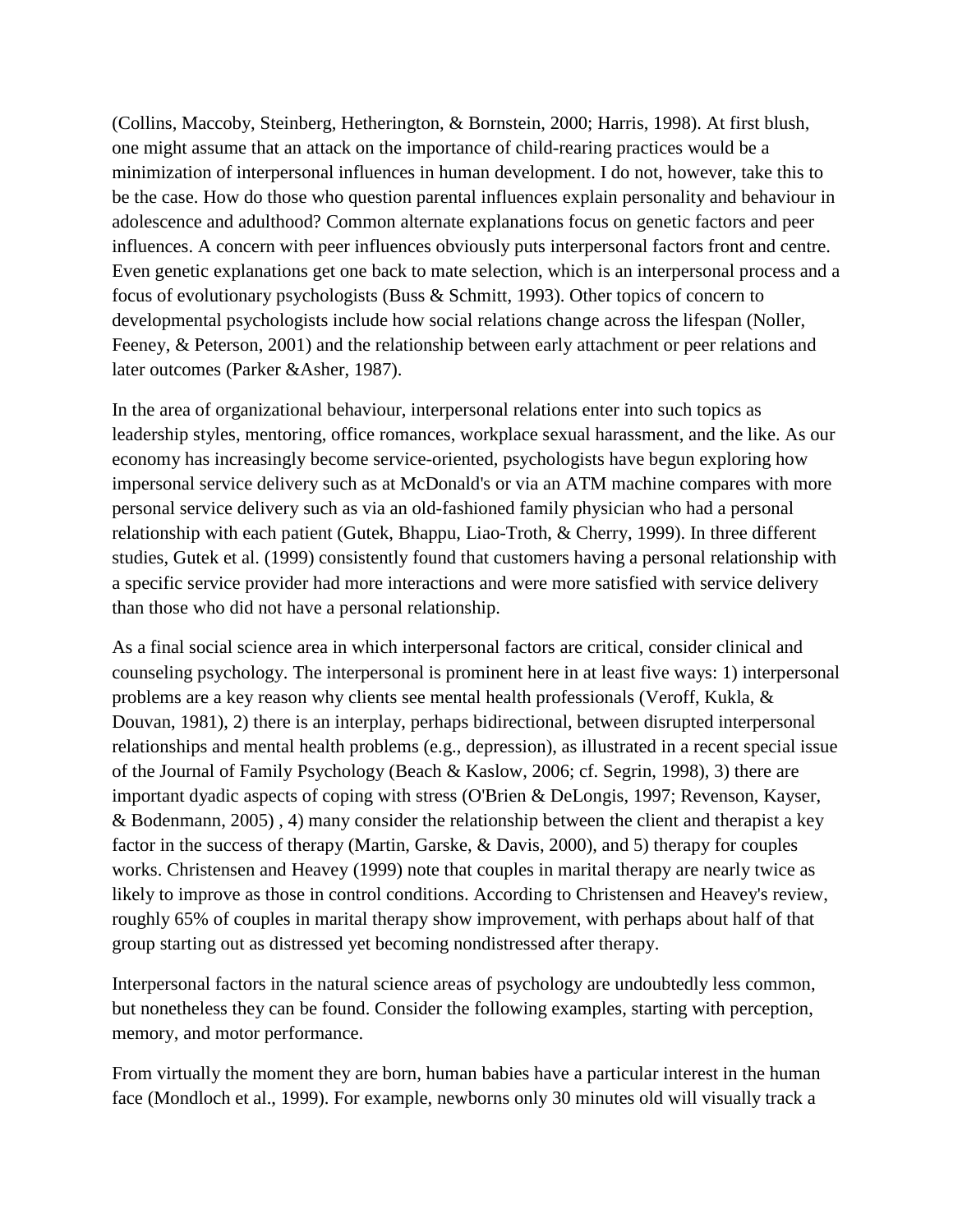facial stimulus with their head further than they will other objects of comparable complexity (Johnson, Dziurawiec, Ellis, & Morton, 1991). Among adults, the classic Asch (1951) studies in social psychology demonstrate the influence that others' judgments have on how experimental participants see, or at least report seeing, the length of lines.

Wives have more vivid memories for relational events than do husbands, and there is evidence of partners developing domain-specific areas of knowledge (Acitelli & Holmberg, 1993).

People perform a pursuit motor task (e.g., guiding a visually displayed object into a target region) better when performing with another person than when performing alone (Reed et al., 2006).

Even quantitative psychologists are concerned with relationships. An assumption of many statistical procedures is that the data come from independent sources. Members of a relationship, however, are linked together. In the past two decades, there have been advances in how to perform analyses of couple and family data, including special correlational procedures, the social relations model, and hierarchical linear modeling (see Kenny, Kashy, & Cook, 2006).

As the Canadian Psychological Association's leadership of the Enhancing Interdisciplinary Collaboration in Primary Health Care (EICP) Initiative testifies, in the past 25 years, psychology has become closely aligned with health. Interpersonal relationships are crucial in this area. In this domain, one of the classic propositions is the social support hypothesis that social support helps people avoid and cope with stress (Cobb, 1976). Another example of the role of interpersonal factors in health is a communication model of pain advanced by future and former CPA Presidents Thomas Hadjistavropoulos and Kenneth Craig (2004). A relatively recent but flourishing area of work is in social aspects of neuroscience, physiology, etc. (Loving, Heffner, & Kiecolt-Glaser, 2006). For example, by using fMRI techniques to study brain activation patterns, Fisher, Aron, and Brown (2005) contended that romantic love is primarily a motivational system, rather than an emotion. More will be said on relationships, health, and mortality in a later section of this article.

In reviewing these areas, my purpose has been to illustrate how interpersonal aspects are found in other areas of psychology. The reverse, however, is true as well. Specific domains of psychology (and other disciplines) have influenced the study of personal relationships. For example, work on such topics as interdependence theory and social cognition that are rooted in social psychology have had a major impact on the way relationships are conceptualized today.

### **Relationships: The Best and the Worst Relationships and Well-Being**

Having argued that the interplay of ideas between psychology and the study of close relationships is a two-sided affair, I now wish to argue that there are two sides to relationships themselves: They can be associated with the best of times but they can also be associated with the worst of times. I will start by contending that relationships are crucial to our well-being. But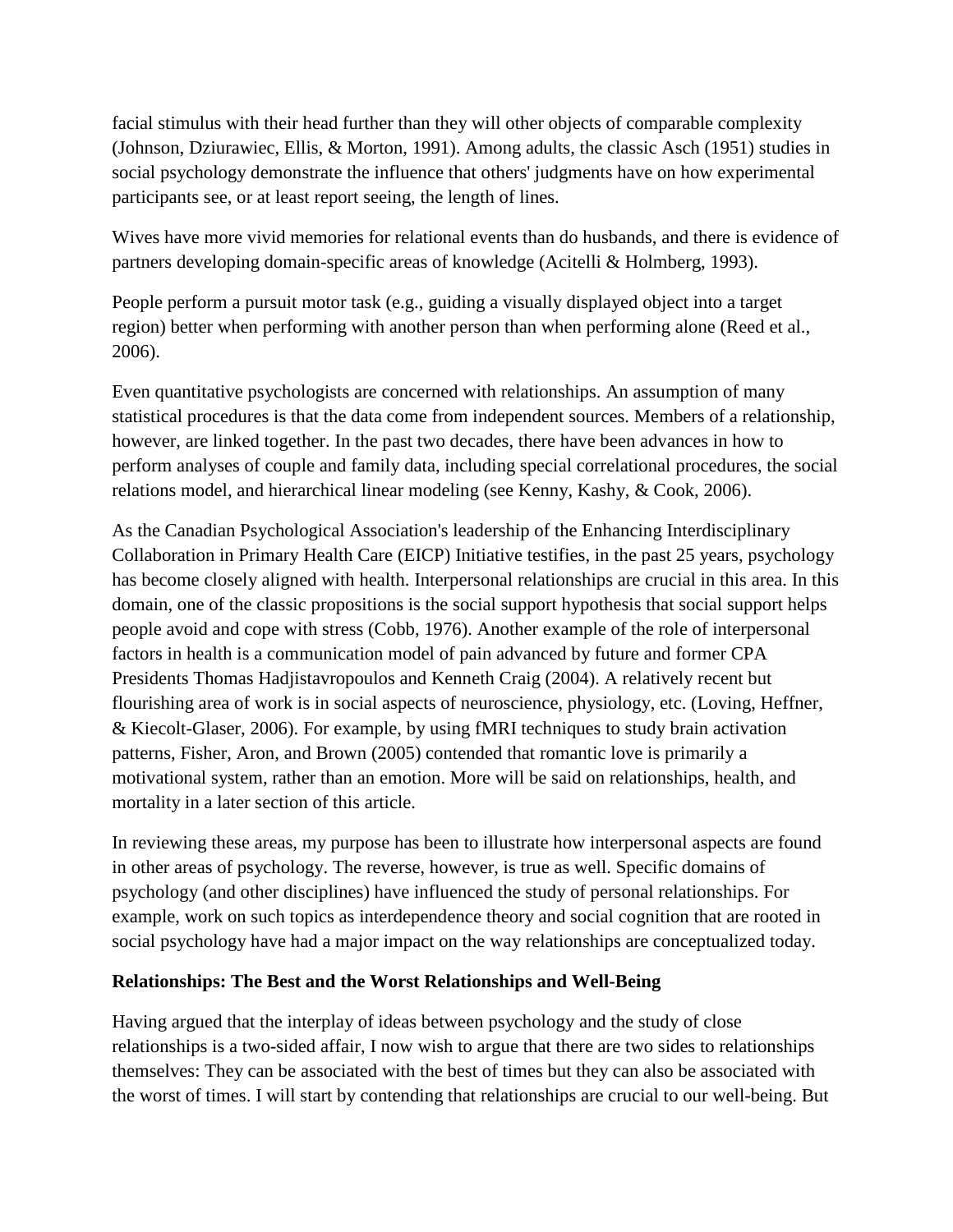exactly what is well-being? Although I will not get into current discussions of the measurement and structure of well-being (see Diener, Suh, Lucas, & Smith, 1999), in the study of relationships, there has been a concern with several variables that can be considered indicators of well-being. These include: happiness (life satisfaction or subjective well-being) , mental health, physical health, and mortality.

*Happiness and subjective well-being*. Wood, Rhodes, and Whelan (1989) conducted a metaanalysis of 22 studies relating marital status to reports of life satisfaction and happiness. On average, married persons were happier and more satisfied with their lives than were nonmarried individuals. Similarly, based on a larger meta-analysis of 151 first-order effect sizes, Okun, Stock, Haring, and Witter (1984) reported that social activities predicted a small, but significant, proportion of the variance in subjective well-being. More recent work is available, also consistendy demonstrating the positive association between having relationships and subjective well-being (Lucas & Dyrenforth, 2006), but leaving open to debate the magnitude of the association and the degree to which having relationships versus the quality of those relationships is key.

Over and above persisting differences in life satisfaction, there is evidence that the presence or absence of others influences fluctuations in levels of happiness across our daily lives. Daniel Kahneman, CPA's 2006 Honorary President, has conducted research associating Texas women's moods with how they were spending their days (Kahneman, Krueger, Schkade, Schwarz, & Stone, 2004). Their moods were most positive when with friends and less happy when alone. Complementing these findings, Reis, Sheldon, Gable, Roscoe, and Ryan (2000) found that selfreported mood and vitality were higher on days in which individuals were more engaged in enjoyable, intimate social interaction. Using an experience sampling (beeper) methodology, Larson and his colleagues have conducted studies in which they found that participants' moods were generally more positive when they were in social settings than when they were alone (Larson, Csikszentmihalyi, & Graef, 1982).

*Mental health*. Undoubtedly, a case can be made that a lack or dysfunction in relationships is associated with poor mental health. For example, Brown and others have argued that the lack of a supportive relationship is a key factor in the etiology of depression (Brown & Harris, 1978). Consistent with this, Gotlib and Whiffen (1991, p. 182) concluded "the results of a considerable number of studies converge to suggest diat, compared to nondepressed persons, depressed individuals report having smaller and less supportive social networks."

One of the classically studied phenomena that could be considered a mental health indicator is suicide. Using data from the Duchy of Obdenburg (Northern Germany) from 1871-1885, Durkheim 1987-1963 showed that unmarried men over 20 had nearly twice as many suicides as married men. The exact results were 194 per 10,000 for unmarried men versus 103 per 10,000 for married men. The precise proportions vary by gender, area, and period, but the general tendency of marriage to be associated with lower suicide rates seems to hold widely.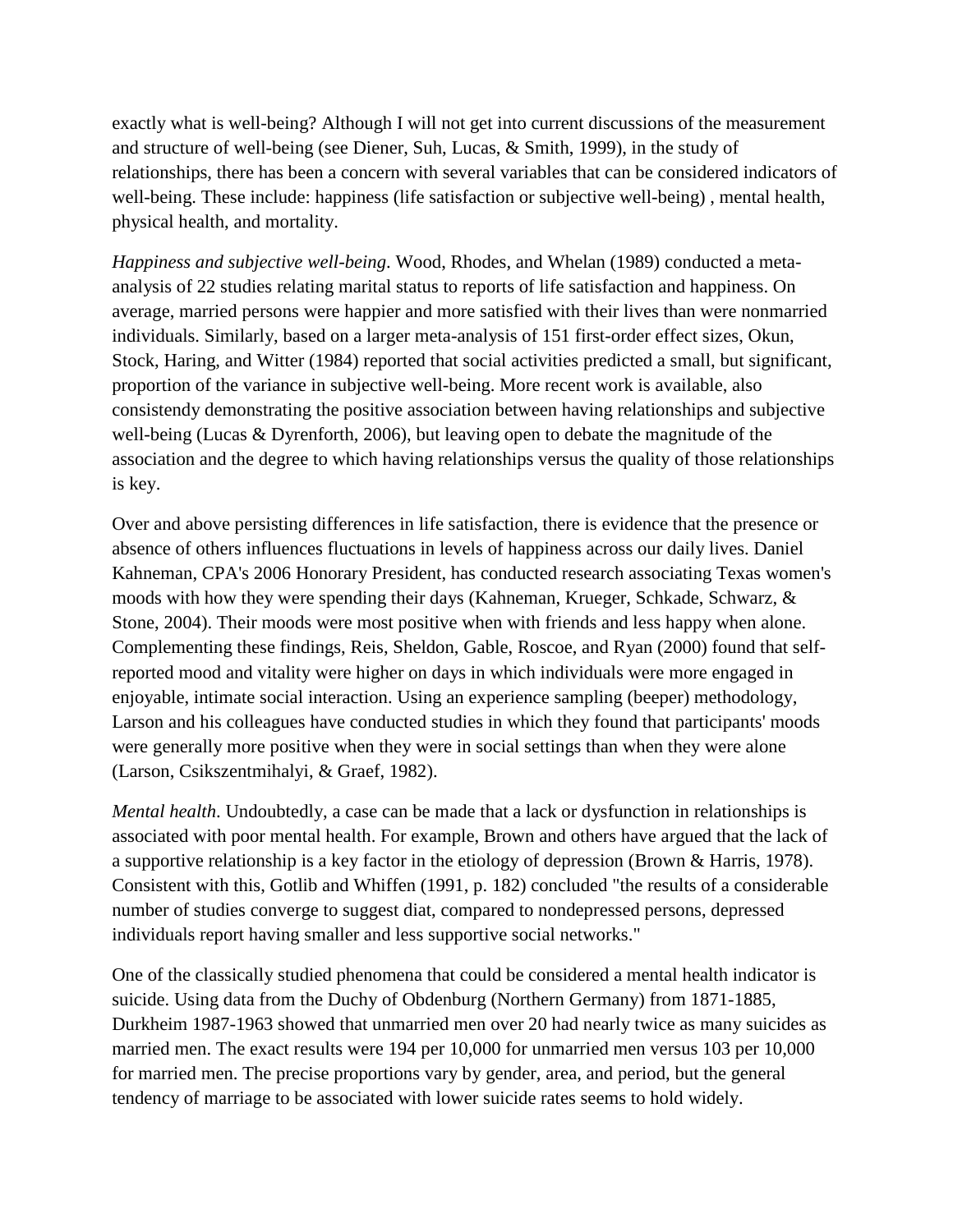*Physical health.* Reviews of available evidence conclude that being married is associated with fewer sick days, less use of hospital facilities, and less likelihood of having chronic health conditions (Verbrugge, 1979). Complementing these findings, Russell and his associates have conducted a prospective study of older adults, obtaining baseline measures and then following them over time (Russell, Cutrona, de la Mora, & Wallace, 1997). These investigators found that those individuals who were least lonely were the most apt to remain in their own homes and apartments. Those who were initially lonely were more apt to move into nursing home facilities.

*Mortality.* The discussion of nursing homes brings us close to the end of the life cycle. The relationship between social ties and mortality has been thoroughly studied over a long period of time. In 1858, William Farr, an eminent British epidemiologist, examined French mortality rates. He concluded: "Marriage is a healthy state. The single individual is more likely to be wrecked on his voyage than the lives joined together in matrimony'' (p. 440). More recently, Statistics Canada provided me with Canadian data showing die life expectancy of married men to be seven years (or 10%) longer than that of never-married men. Women also benefit from marriage but, not by as much, for married women only outlived never married women by three years. Waite and Gallagher (2000) have compatible prospective data showing that married 48-years-olds have a higher probability of living to age 65 dian do single 48-year-olds.

There have been several longitudinal/prospective studies of sociability and age-adjusted death rates. Berkman and Syme (1979) conducted one of the most classic of these. In 1965, they began following a representative sample of 6,928 adults in Alameda County, California. At the beginning of the study, they obtained measures of each person's social relationships to determine: 1) whether drey were married, 2) how many close friends they had and how often they saw them, 3) whether they were church members, and 4) the number of memberships they had in formal and informal groups.

After nine years of following these individuals, those who were weakly socially integrated, as indexed by marriage, social contacts or group memberships, were more likely to be deceased. Using a composite index of integration, weakly integrated individuals were twice as likely as those with high social integration to have died.

Berkman and Syme (1979) also controlled for several other factors including: 1) level of health, 2) socio-economic status, 3) smoking, 4) obesity, 5) alcohol consumption, 6) frequency of physical activity, 7) health practices, and 8) use of health services. Even after controlling for these factors, the inverse association between social involvement and mortality remained. Berkman's (1995) review of eight other similar studies shows the robustness and reliability of the finding that socially isolated individuals have high age-adjusted mortality rates.

A good deal of effort has gone into explaining why more socially connected people live longer. One possibility is that a selection factor is operating. People who marry and have a wide circle of friends may be different in some way that fosters their longer survival. Another basic perspective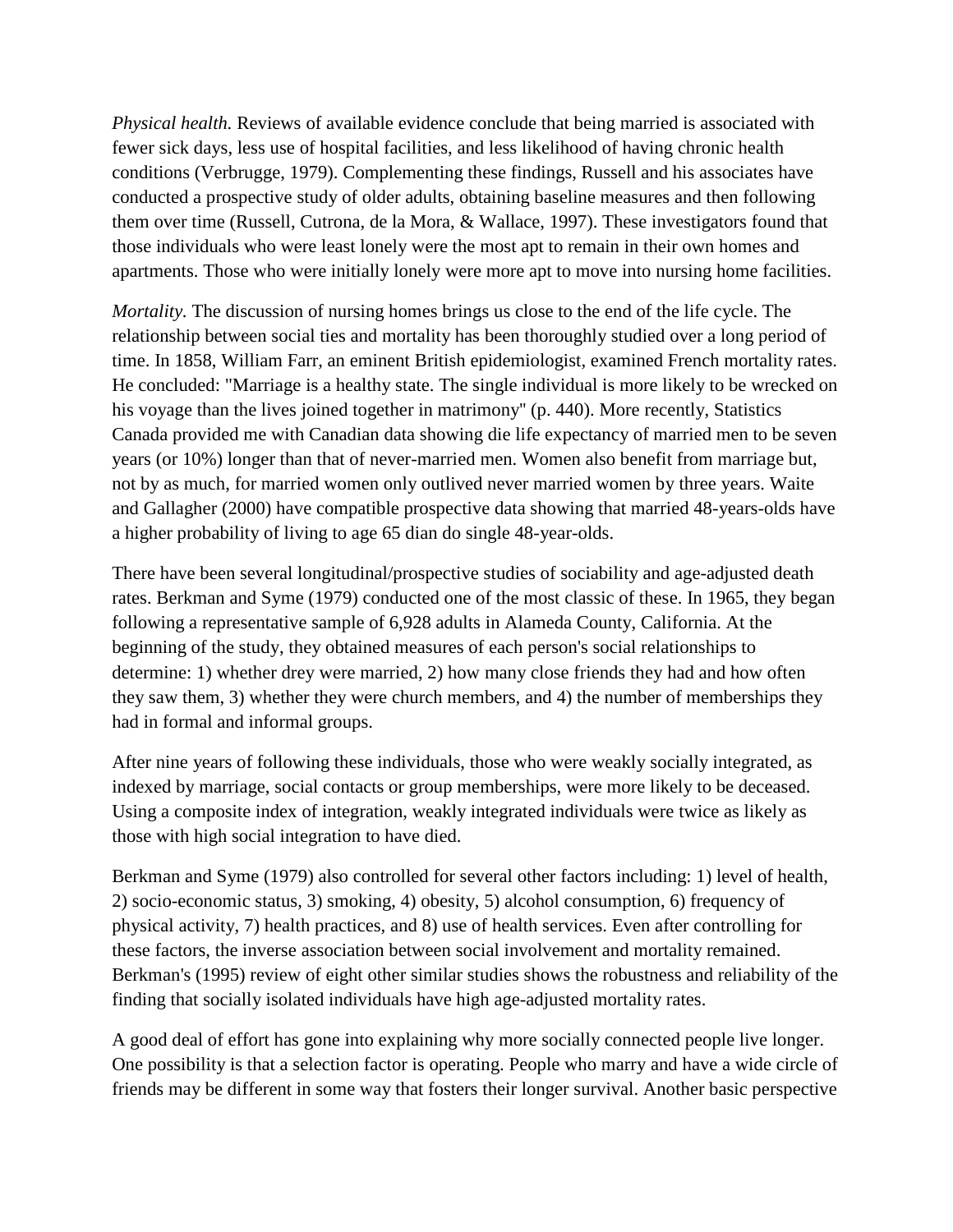is that relationships somehow serve a protective function, for instance, by helping people avoid health risks such as excessive drinking, getting them to engage in healthy behaviour (e.g., exercise), providing emotional security, and the like. Whatever the reason why social integration fosters well-being, Uchino, Cacioppo, and Kiecolt-Glaser (1996, p. 521) concluded that "there is relatively strong evidence linking social support to aspects of cardiovascular, endocrine, and immune systems." So, there are physiological functions that mediate the association between social support and positive health outcomes.

As the slogan for a California public service program proclaimed (Hersey, Klibanoff, Lam, & Taylor, 1984), I have argued: "friends can be good medicine." I have presented evidence that relationships are linked with: life satisfaction, mental health, physical health, and longevity. Thus, the association of sociability with well-being seems well established. It cuts across time, cultures, measures of sociability, and indicators of well-being. Finally, it seems important. In the health domain, cigarette smoking is one of the most widely studied and clearest hazards to health and longevity. Research demonstrates that sociability has as strong, probably even a stronger association, with well-being in this domain than does smoking (House, Landis, & Umberson, 1988).

#### **The Dark Side of Relationships**

So perhaps I could stop now by saying "Quit smoking and have successful friendships: You'll live a long, happy life." I believe that is probably true, but there is a nagging counter story: Relationships can also ruin your life.

Paul Shaffer's (1985) play, Amadeus, depicts the relationship between the great composer Wolfgang Amadeus Mozart and Antonio Salieri. Salieri was the court composer to Emperor Josef of Austria. In that position, he was the most famous, most successful composer in Europe until Mozart arrived in Vienna. Shaffer depicts Mozart as boastful, immature, and yet lusty - a former child prodigy from Salzberg with a love/hate relationship with his father. In the movie version of Amadeus, actor Tom Hulee gave him a heinous laugh. Music was everything to Salieri, and Mozart produced music filled with "the voice of God." It galled Salieri that a "giggling, dirty-minded creature" would be so chosen by the Almighty. Once Mozart arrived, Salieri's place in the musical limelight was diminished as Mozart and his music grew more popular.

At first Salieri tolerated Mozart. When, however, he discovered that Mozart had seduced a beautiful opera singer that Salieri had admired and secretly lusted after, his hatred solidified. He asked God to give him talents. He could not understand why God favoured Mozart, such a vulgar creature, to be his instrument. Salieri made fun of Mozart's personality. Ultimately, he vowed to ruin what he saw as God's musical incarnation, Mozart. He wheedled it so that Mozart no longer got pupils and watched as Mozart sank into poverty, unable to care for his family. Others laughed at his compositions when Mozart was reduced to mounting shows at a local bar. When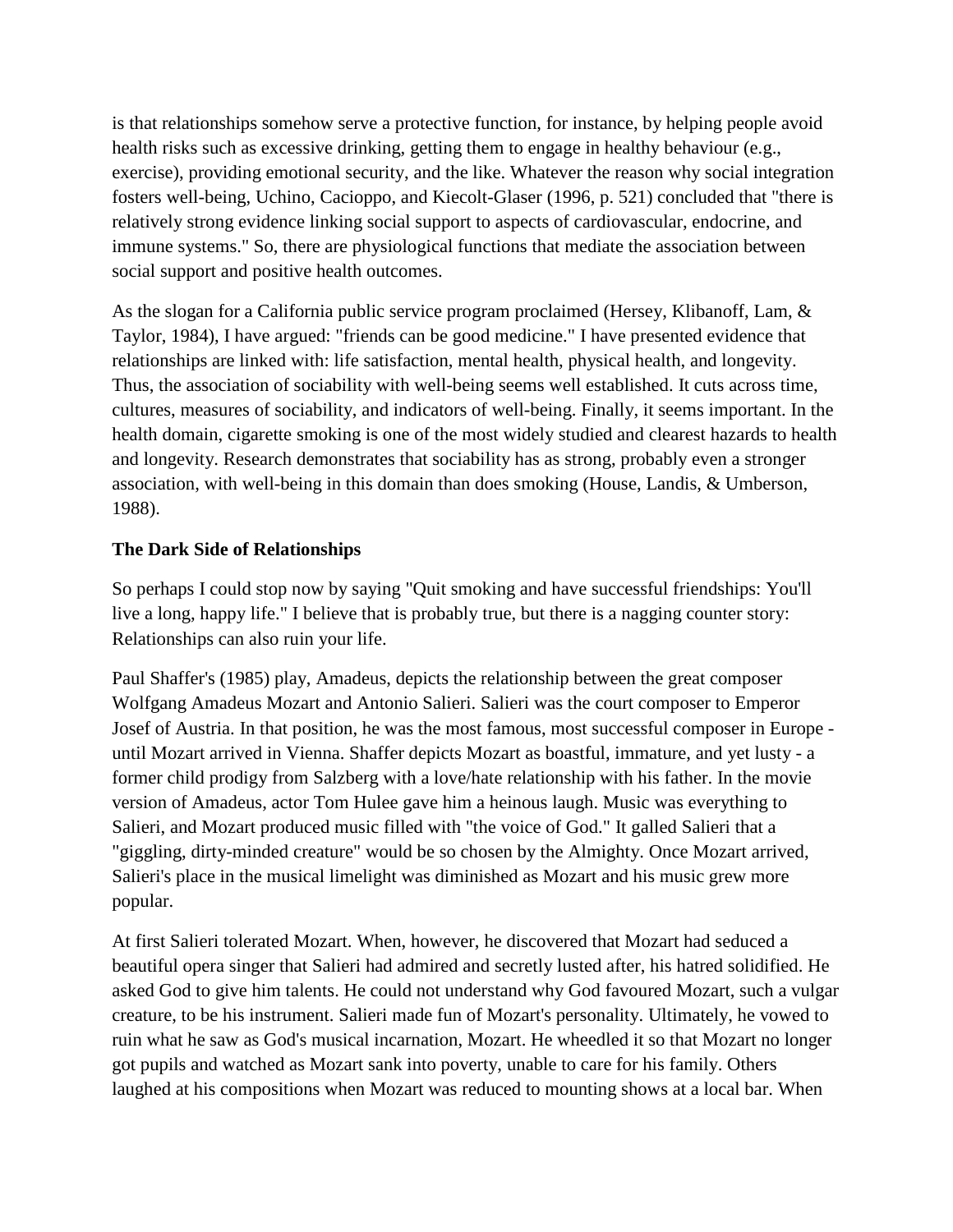they were originally done, these performances lasted only one or two nights before closing. But, Salieri, alone, immediately recognized the genius of these works.

In the end, which comes at the beginning of this play, Salieri is mad. He confesses to a priest that he has murdered Mozart out of envy. Both his own and his adversary's lives are ruined out of their rivalry.

Not every relationship goes as far afoul as Shaffer's version of Salieri's and Mozart's, but many relationships do have negative, foreboding facets. There is now a growing literature on the negative aspects of relationships (see Cupach & Spitzberg, 1994; Kowalski, 1997, 2000; Perlman, 2000; Spitzberg & Cupach, 1998). I have classified the problems into four categories: entering and leaving relationships, problematic relationships, communicating and interacting in relationships, and abuse.

In terms of entering and exiting relationships, when people are asked how much stress and change various events would cause in their lives, death of a spouse and a divorce have been consistendy rated at the top of the list (Miller & Rahe, 1997). Other problems in this domain include shyness, loneliness, infidelity, jealousy, and peer rejection.

Being enemies is a classic form of a problematic relationship. But, even close relationships can have troublesome ingredients, such as undue demands or one's partner being selfish. We now know a good deal about caregiving and the burdens that can be associated with it.

The problems associated with communication and interaction include offensive verbal or nonverbal behaviour, deception, hurtful messages, conflict, and betrayal. For example, Bella DePaulo and her colleagues at the University of Virginia had students keep daily diaries of their lying behaviours. They reported telling an average of two lies per day, lying to roughly a third of the people with whom they interacted (DePaulo, Kashy, Kirkendol, Wyer, & Epstein, 1996). Adults living in the community off campus reported fewer lies, yet only 5% of these respondents reported having not lied at all during the week of data collection. Even intimate relationships are affected by lies. We tell our intimate partners a lot of lies and the biggest deceptions we undertake occur more frequently in our intimate relationships than anywhere else. If there is a silver lining in lying, it is sometimes done to protect the feelings and identity of the other person.

Negative interactions in marriage and other personal relationships can clearly grind on those involved. Böiger, DeLongis, Kessler, and Schilling (1989) investigated 21 different forms of daily stress. They concluded that "interpersonal conflicts are overwhelmingly the most important kind of daily stress influencing psychological distress" (p. 811).

Violence, aggression, and abuse in relationships are a final type of interaction that belongs in discussions of the dark side of relationships. Abuse in relationships can be psychological, physical, or sexual; it can involve spouses, dating partners, parents and children, or seniors. The Conflict Tactics scale is a classic measure of abuse that has been used in numerous studies,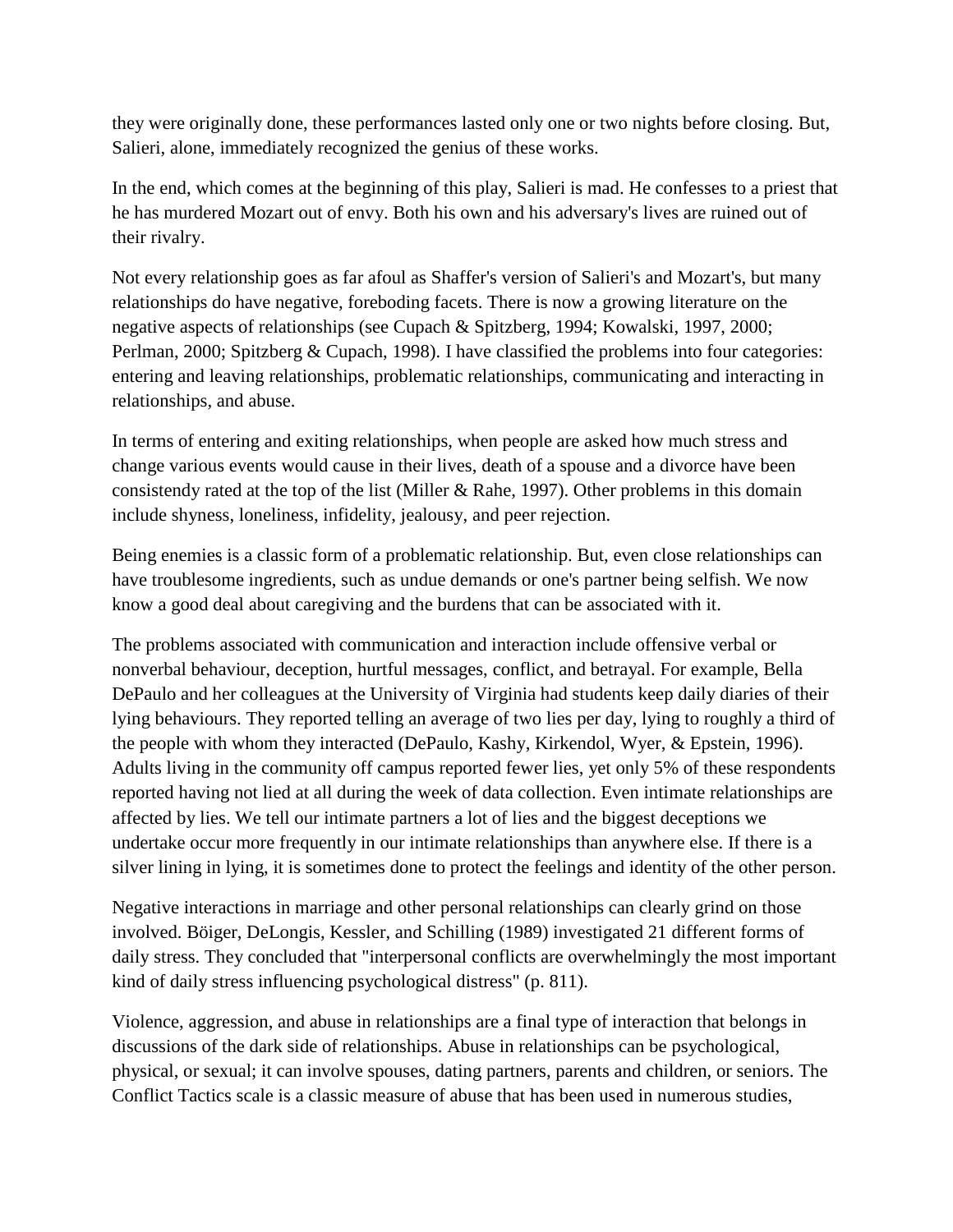including ones with large, representative national samples (Straus & Gelles, 1990). It includes eight items ranging from minor acts such as slapping or grabbing to severe violence (hitting with fist, beating up another person, and use of a gun or knife). In the 1985 National Violence Survey  $(N= 6,002$  married or cohabiting couples), 16.1% of couples reported physical assault during that year (Straus & Gelles, 1990, p. 96). Severe violence occurred in 6.1% of couples.

Spitzberg (1999) conducted a meta-analysis of 120 studies involving over 100,000 participants that dealt with sexual aggression (see also Lloyd & Emery, 2000) . Overall, in these studies about 13% of women and just over 3% of men reported having been raped; 18% of women and nearly 6% of men said they have been the victims of a rape attempt; 24% of women and 9% of men reported having been the victims of unwanted sexual contact not involving intercourse.

## **The Paradox of Being Best and Worst**

If there are so many aversive aspects of relationships, one might expect marital partners to report low levels of marital satisfaction and our well-being to be adversely affected by relationships. Yet partners routinely report their relationships overall are good and considerable research shows the net benefit of social bonds. For instance, apropos of how we judge our relationships, in Russell and Megaard's (1988) analysis of the 1972-1986 National Opinion Research Center surveys involving over 11,000 respondents, 96% said their marriages were "happy"; only 3% described their marriages as "not too happy."

There are probably multiple factors that explain the paradox of why people judge their relationships so positively and/or benefit from them in die face of the dark aspects of relationships. First, many respondents may have a positivity or social desirability bias in their verbal reports (Schumm et al., 1986). Complimenting such a reporting bias, selective perception and memory may help participants minimize their bad experiences (Matlin & Stang, 1978; Thompson, Skowronski, Larsen, & Betz, 1996).

Second, it may be that some relationships go along working fairly well until near their end. So even if they do terminate, they may be rated positively at the time of the survey and have a beneficial effect on well-being most of the time. Bad events may, however, be powerful when they do occur (Baumeister, Bratslavsky, Finkenauer, & Vohs, 2001 ) .

Third, there are clear individual differences in the satisfaction and benefits people derive from relationships. For instance, a classic finding is that individuals high in neuroticism have less gratifying relationships (Karney & Bradbury, 1995). The quality of relationships is undoubtedly associated with the extent to which relationships foster well-being. Perhaps the majority of us derive benefits from our relationships, but a minority suffers.

Fourth, despite the impact of negative events on marriages, the ratio of positive to negative events may be high in most marriages. Support for this view comes from Gottman's (1993) classic finding that in the typical successful marriage, partners have a ratio of 5 positive to 1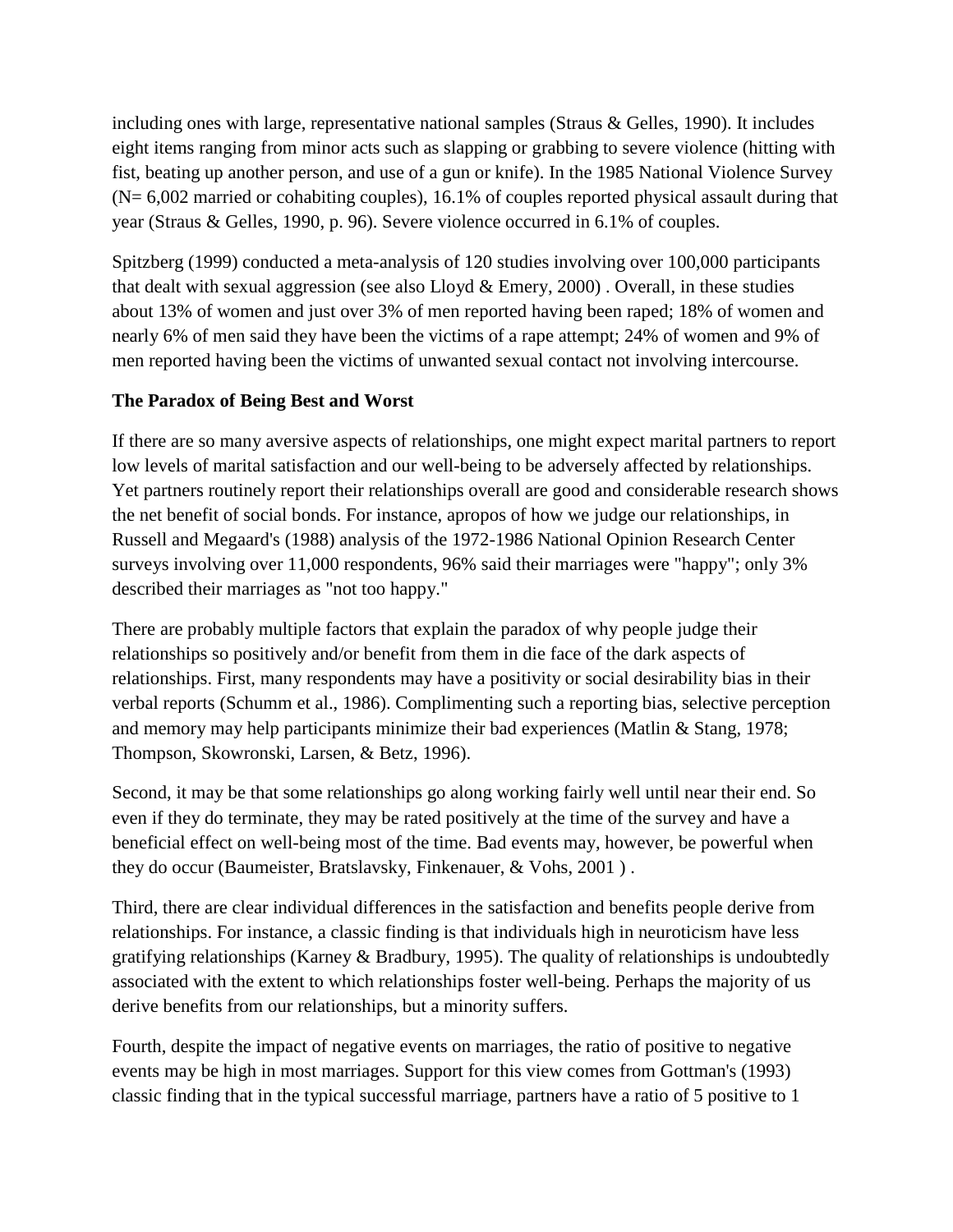negative interaction, even during discussions of issues over which they have experienced conflict. If this is the case, then despite the various forms of negativity in relationships and strong impact such behaviours have, the high frequency of positive behaviours may, nonetheless, make relationships supportive and satisfying to their participants.

### **Summary and Conclusion**

In conclusion, psychology is often defined as the science of mental processes and behaviour. The concern with mental processes focuses attention on what goes on within the individual. I hope that in this article I have convinced you that poet John Donne was correct that "No man is an island, entire of itself." Instead, we are interconnected with others. Thinking in a broader manner, including dyadically, adds to understanding of many psychological phenomena.

For me, being President of the Canadian Psychological Association has been a great honour. I will remember my Presidential year with deep satisfaction, in part because of the positive things that I feel have happened for the Association in 2005-2006, but also because of the supportive, positive relationships it fostered for me. Relationships can be hell, but they can also be wonderful. My wish for you as a reader, and for people all around the world, is that we all get a great deal of the wonderful results that relationships bring. They are an unlimited, indefinitely sustainable resource that we can all enjoy and from which we can all benefit.

Accompanied by PowerPoint slides, the author verbally presented a version of this article as his Presidential Address at the meeting of Canadian Psychological Association in Calgary, Alberta, June 9, 2006. Correspondence can be addressed to Dan Perlman, School of Social Work and Family Studies, University of British Columbia, Vancouver, British Columbia V6T 1Z2 (E-mail: d.perlman@ubc.ca) .

### **Résumé**

Le présent article examine l'importance des relations dans notre quotidien et dans le domaine de la psychologie. La première section présente certaines raisons pour lesquelles les relations se trouvent au coeur des préoccupations de l'être humain. Il décrit ensuite la place qu'occupent les relations dans l'histoire, certains aspects institutionnels des relations et des sous-champs de la psychologie. Il examine ensuite un paradoxe des relations : d'une part, elles font partie des expériences de la vie les plus positives et inspirantes et d'autre part, elles peuvent représenter des aspects parmi les plus obscurs de la vie. Malgré les aspects négatifs des relations, la plupart des personnes se disent heureuses dans leurs relations intimes. L'article conclu sur des explications possibles de la raison pour laquelle la satisfaction peut être aussi élevée.

### **References**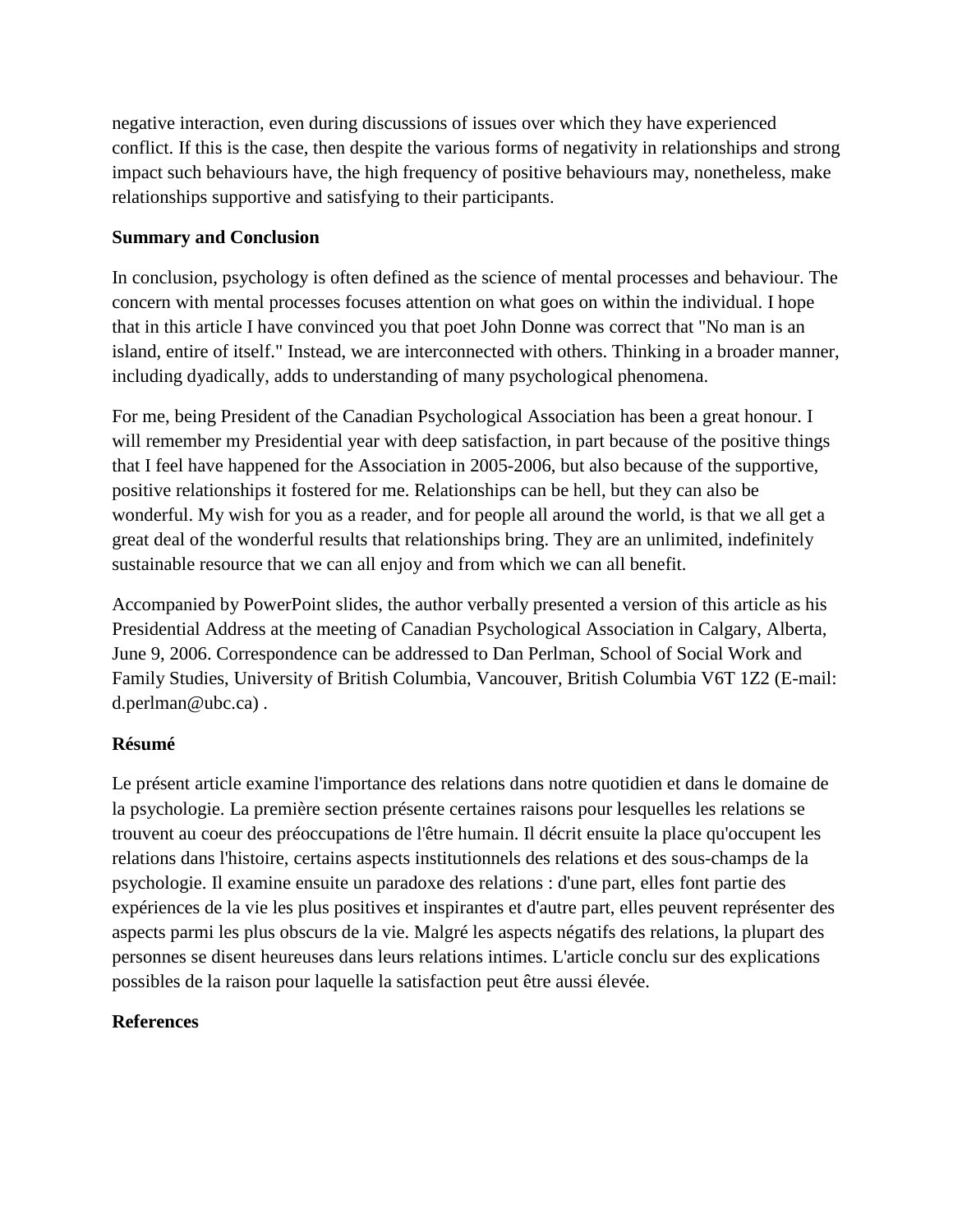Acitelli, L. K, 8c Holmberg, D. (1993). Reflecting on relationships: The role of thoughts and memories. In D. Perlman 8c W. H. Jones (Eds.) , Advances in personal relationships: A research annual (Vol. 4, pp. 71-100). London: Jessica Kingsley.

Asch, S. E. (1951). Effects of group pressure on the modification and distortion of judgments. In H. Guetzkow (Ed.), Groups, leadership and men (pp. 177-190). Pittsburgh, PA: Carnegie Press.

Baumeister, R. F., Bratslavsky, E., Finkenauer, C, & Vohs, K D. (2001). Bad is stronger than good. Review of General Psychology, 5, 323-370.

Baumeister, R. F., & Leary, M. R. (1995). The need to belong: Desire for interpersonal attachments as a fundamental human motivation. Psychological Bulletin, 117, 497-529.

Beach, S. R. H., & Kaslow, N.J. (Eds.). (2006). Relational disorders and relational processes in mental health [Special Section]. Journal of Family Psychology, 20(3), 353-525.

Berkman, L. F. (1995). The role of social relations in health promotion. Psychosomatic Medicine, 57, 245-254.

Berkman, L., & Syme, S. (1979). Social networks, host resistance, and mortality: A nine year followup study of Alameda County residents. American Journal of Epidemiology, 109, 186-204.

Bibby, R. W. (2001). Canada's teens: Today, yesterday and tomorrow. Toronto, ON: Stoddart

Bischof, G. H., & Helmeke, K. B. (2003). Couple uierapy. In L. L. Hecker &J. L. Wetchler (Eds.), An introduction to marriage and family therapy (pp. 297-336) . New York: Haworth Press.

Bolger, N., DeLongis, A, Kessler, R. C, & Schilling, E. A (1989). Effects of daily stress on negative mood. Journal of Personality and Social Psychology, 57, 808-818.

Brown, G. W., & Harris, T. (1978). Social origins of depression: A study of psychiatric disorder in women. New York: Free Press.

Burgess, E. W. (1926). Topical summaries of current literature: The family. American Journal of Sociology, 32, 104-115.

Buss, D. M. (1998). Sexual strategies theory: Historical origins and current status. Journal of Sex Research, 35, 19-31.

Buss, D. M., & Schmitt, D. P. (1993). Sexual strategies theory: An evolutionary perspective on human mating. Psychological Review, 100, 204-232.

Christensen, A., & Heavey, C. L. (1999). Intervention for couples. Annual Review of Psychology, 50, 165-190.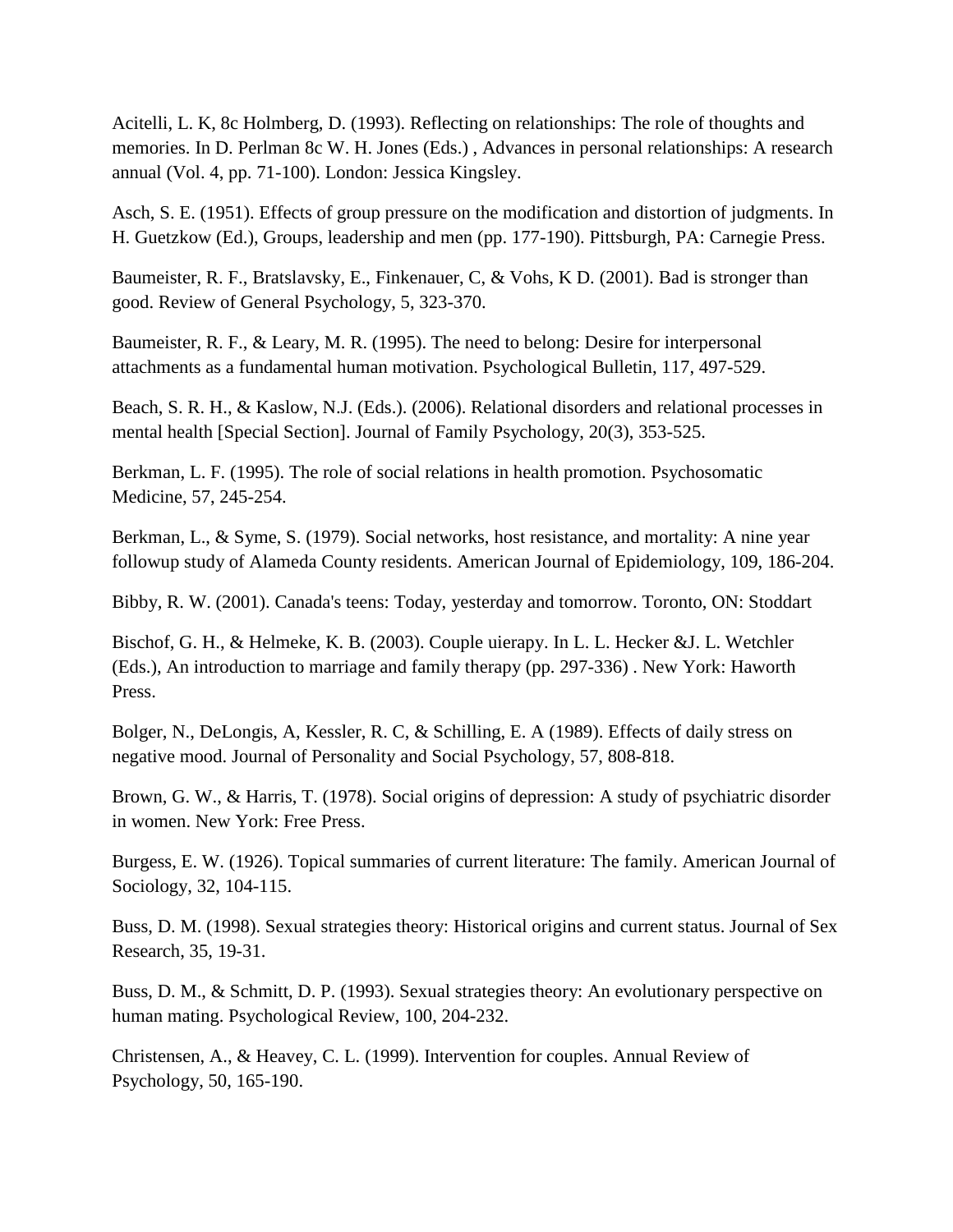Cobb, S. (1976). Presidential Address-1976. Social support as a moderator of life stress. Psychosomatic Medicine, 38, 300-314.

Collins, W. A., Maccoby, E. E., Steinberg, L., Hetherington, E. M., & Bornstein, M. H. (2000). Contemporary research on parenting: The case for nature and nurture. American Psychologist, 55, 218-232.

Cooper, M. L., 8c Sheldon, M. S. (2002). Seventy years of research on personality and close relationships: Substantive and methodological trends over time. Journal of Personality, 70,783- 812.

Craig, W. M., & Yossi, H. (2004). Bullying, physical fighting and victimization. In C. Currie, C. Roberts, A. Morgan, R. Smith, W. Setterobulte, O. Samdal, 8c V. B. Rasmussen (Eds.), Young people's health in context. Health Behaviour in School-aged Children (HBSC) study: International report from the 2001/2002 survey (pp. 133-144). Geneva: World Health Organization. Available at

http://www.euro.who.int/eprise/main/who/informationsources/publications/catalogue/20040518\_ 1

Cupach, W. R., 8c Spitzberg, B. H. (Eds.). (1994). The dark side of interpersonal communication. Hillsdale, NJ: Lawrence Erlbaum Associates.

Darwin, C. (1859). On the origins of the species by means of natural selection, or preservation of favoured races in the struggle for life. London: Murray.

DePaulo, B. M., Kashy, D. ?., Kirkendol, S. E., Wyer, M. M., & Epstein, J. A. (1996). Lying in everyday Me. Journal of Personality and Social Psychology, 70, 979-995.

Diener, E., Suh, E. M., Lucas, R. E., & Smith, H. L. (1999). Subjective well-being: Three decades of progress. Psychological Bulletin, 125, 276-302.

Durkheim, E. (1897/1963). Suicide. New York: Free Press.

Farr, W. (1885). Marriage and mortality. In N. A. Humphreys (Ed.), Vital statistics: A memorial volume of selections from the reports and writings of William Farr (pp. 438-441). London: Office of the Sanitary Institute.

Fisher, H., Aron, A., & Brown, L. L. (2005). Romantic love: An fMRI study of a neural mechanism for mate choice. Journal of Comparative Neurohgy, 493, 58-62.

Godib, I. H., & Whiffen, V. E. (1991). The interpersonal context of depression: Implications for theory and research. In W. H.Jones & D. Perlman (Eds.), Advanas in personal relationships: A research annual (Vol. 3, pp. 177-206). London: Jessica Kingsley.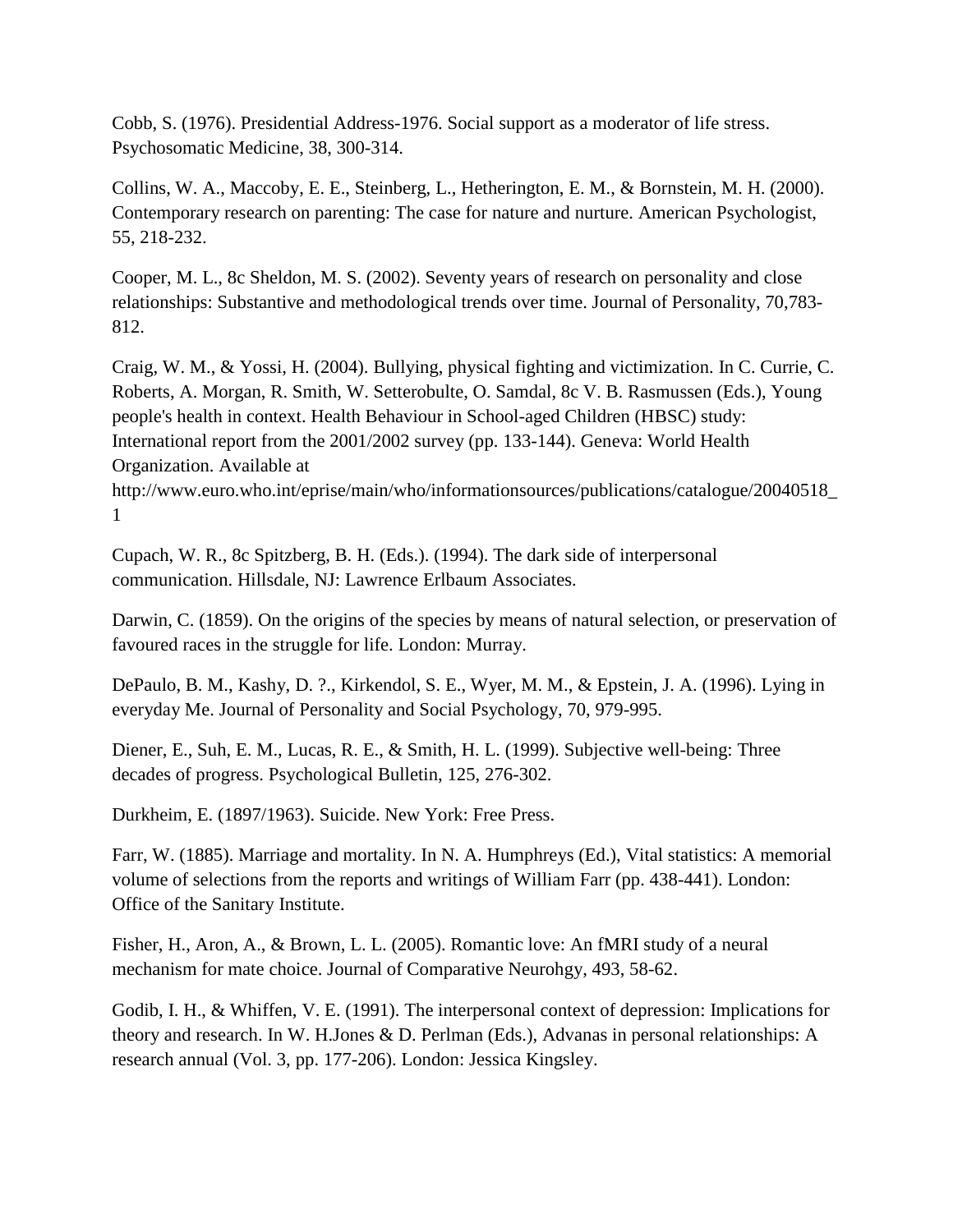Gottman, J. M. (1993). The roles of conflict engagement, escalation, and avoidance in marital interaction: A longitudinal view of five types of couples. Journal of Consulting and Clinical Psychology, 61, 6-15.

Gutek, B. A., Bhappu, A. D., Liao-Troth, M. A., 8c Cherry, B. (1999). Distinguishing between service relationships and encounters. Journal of Applied Psychobgy, 84, 218-233.

Hadjistavropoulos, T, & Craig, K. D. (2004). Social influences and the communication of pain. In T. Hadjistavropoulos & K. D. Craig (Eds.), Pain: Psychological perspectives (pp. 87-112). New York: Lawrence Erlbaum.

Hall, C. S., & Lindzey, G. (1957). Theories of personality. New York: John Wiley.

Harlow, H. F. (1958). The nature of love. American Psychologist, 13, 673-685

Harris, J. A. (1912). Assortive mating in man. Popular Science Monthly, 80, 476-492.

Harris, J. R. (1998). The nurtun assumption: Why children turn out the way they do. New York: Free Press.

Hersey, J. C, Klibanoff, L. S., Lam, D. J., & Taylor, R. L. (1984). Promoting social support: The impact of California's "Friends Can Be Good Medicine" campaign. Health Education Quarterly, 11, 293-311.

HouseJ. S., Landis, K. R., & Umberson, D. (1988). Social relationships and health. Science, 241, 540-545.

James, W. (1890). Principles of psychology (Vols. 1-2). New York: Holt.

Johnson, M. H., Dziurawiec, S., Ellis, H., & Morton, J. (1991). Newborns' preferential tracking of face-like stimuli and its subsequent decline. Cognition, 40, 1-19.

Kahneman, D., Krueger, A. B., Schkade, D. A., Schwarz, N., & Stone, A. A. (2004). A survey method for characterizing daily life experience: The day reconstruction method. Science, 306, 1776-1780.

Karney, B. R., & Bradbury, T. N. (1995). The longitudinal course of marital quality and stability: A review of theory, methods, and research. Psychological Bulletin, 118, 3-34.

Kenny, D. A., Kashy, D. A., & Cook, W. L. (2006). Dyadic data analysis. New York: Guilford.

Klinger, E. (1977). Meaning and void: Inner experience and the incentives in people's lives. Minneapolis, MN: University of Minnesota Press.

Kowalski, R. M. (Ed.). (1997). Aversive interpersonal behaviors. New York: Plenum.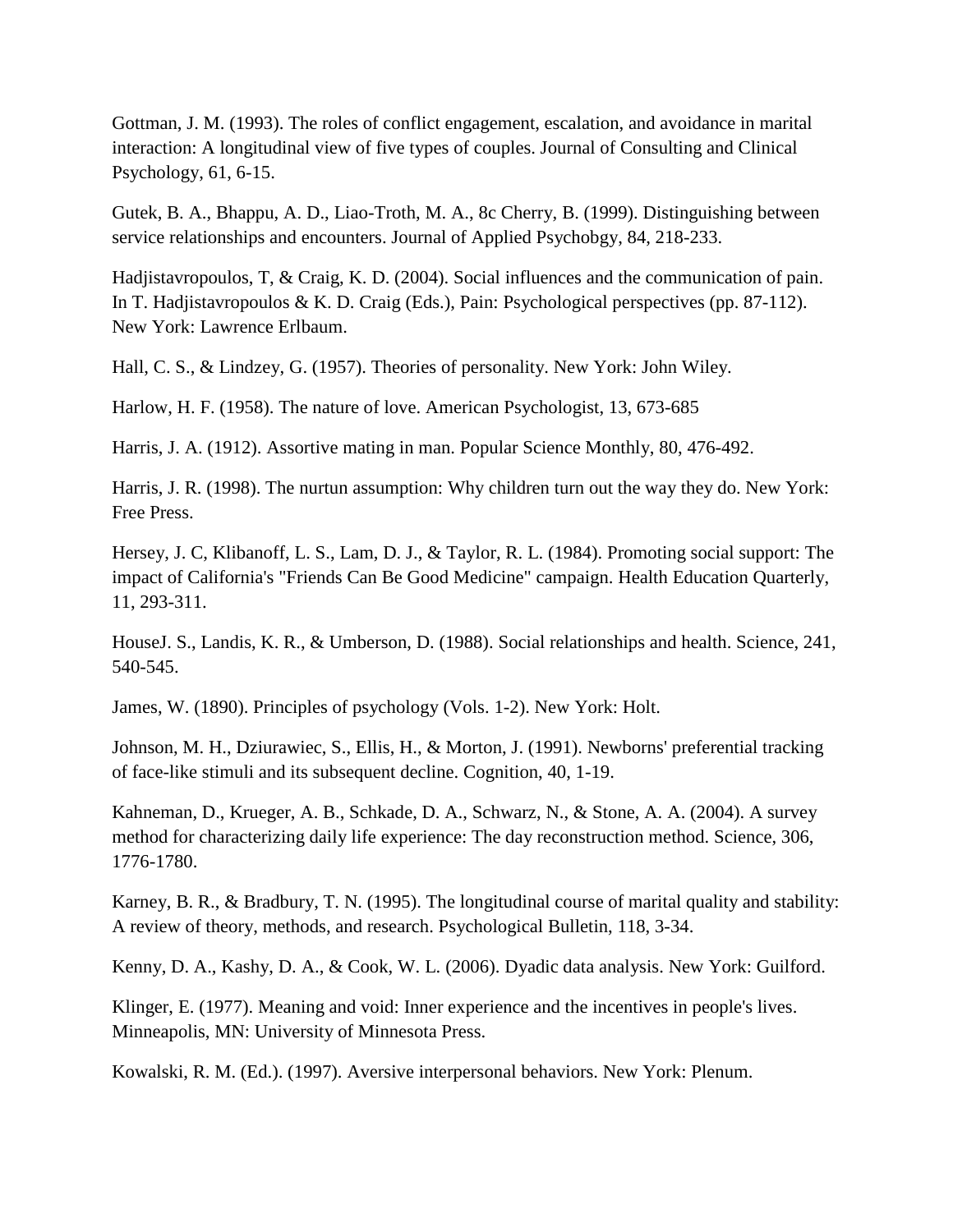Kowalski, R. M. (Ed.). (2000). Behaving badly: Aversive behaviors in interpersonal relationships. Washington, DC: American Psychological Association.

Kushner, T. (1993). Angels in America: A gay fantasia on national themes. New York: Theatre Communications.

Larson, R. W., & Bradney, N. (1988). Precious moments with family members and friends. In R. M. Milardo (Ed.), Families and social networks (pp. 107-126). Thousand Oaks, CA: Sage.

Larson, R., Csikszentmihalyi, M., & Graef, R. (1982). Time alone in daily experience: Loneliness or renewal? In L. A. Peplau & D. Perlman (Eds.), Loneliness: A sourcebook of current theory, research, and therapy (pp. 40-53). New York: Wiley-Interscience.

Leone, C, & Hawkins, L. B. (2006). Self-monitoring and close relationships. Journal of Personality, 74, 739-778.

Lloyd, S. A., & Emery, B. C. (2000). The context and dynamics of intimate aggression against women. Journal of Social and Personal Relationships, 17, 503-521.

Loving, T. J., Heffner, K L., & Kiecolt-Glaser.J. L. (2006). I've got you under my skin: Physiology and interpersonal relationships. In A. Vangelisti & D. Perlman (Eds.), Cambridge handbook of personal relationships (pp. 385-405). New York: Cambridge University Press.

Lucas, R. E., & Dyrenforth, P. S. (2006). Does the existence of social relationships matter for subjective well-being? In K D. Vohs & E.J. Finkel (Eds.), Self and relationships: Connecting intrapersonal and interpersonal processes (pp. 254-273). New York: Guilford.

Martin, D. J., Garske.J. P., & Davis, M. K (2000). Relation of the therapeutic alliance with outcome and other variables: A meta-analytic review. Journal of Consulting and Clinical Psychology, 68, 438-450.

Matlin, M. W., & Stang, D.J. (1978). The Pollyanna principle: Selectivity in language, memory, and thought. Cambridge, MA: Schenkman.

McAdams, D. P., & Constantian, C. A. (1983). Intimacy and affiliation motives in daily living: An experience sampling analysis. Journal of Personality and Social Psychology, 45, 851-861.

McCrae R. R., & Costa P. T., Jr. (1999). A five-factor theory of personality. In L. A. Pervin & O. P.John (Eds.), Handbook of personality: Theory and research (2nd. ed., pp. 139-153). New York: Guilford.

Miller, M. A, & Rahe, R. H. (1997). Life changes scaling for the 1990s. Journal of Psychomatic Research, 43, 279-292.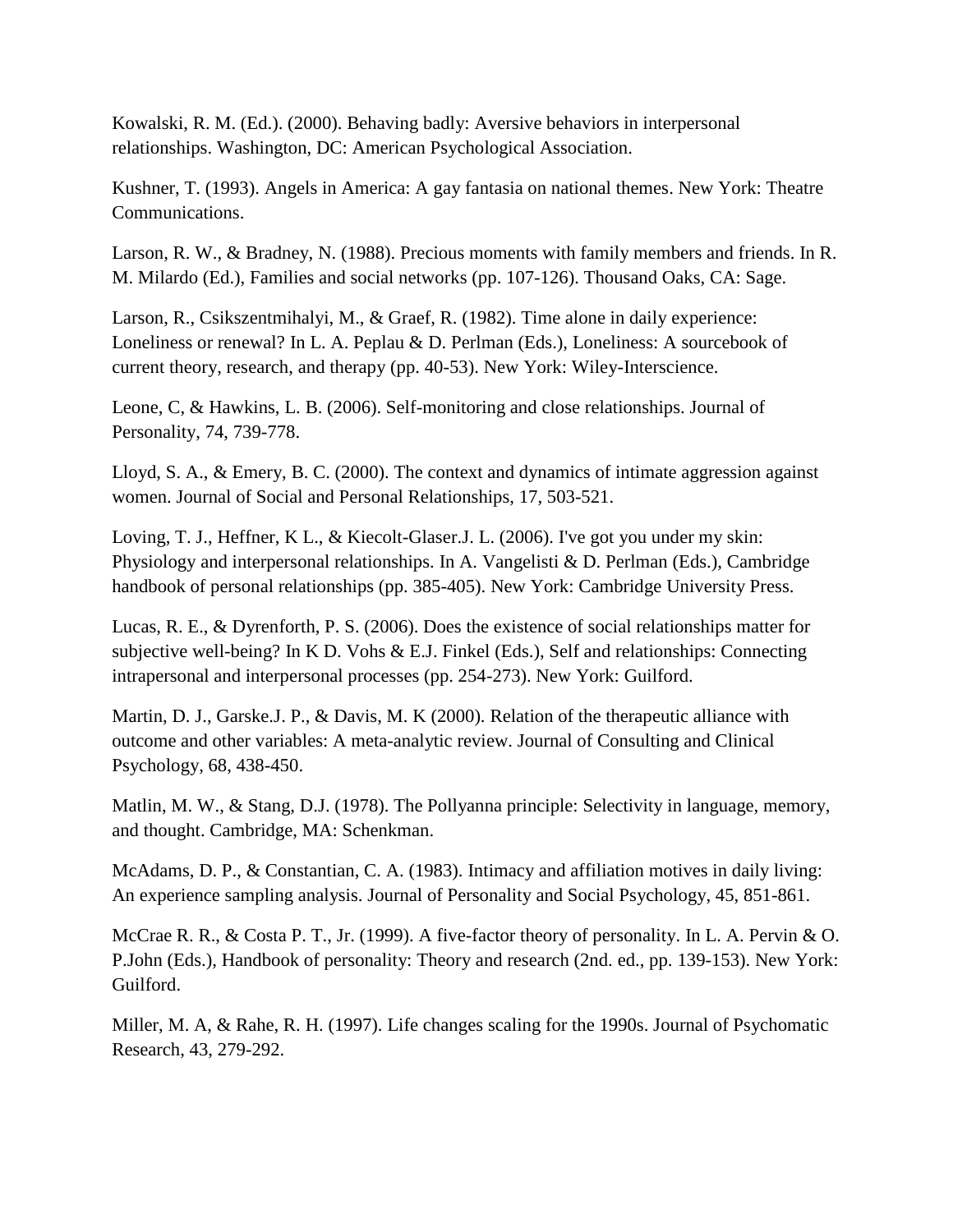Mondloch, C. J., Lewis, T. L., Budreau, D. R., Maurer, D., Dannemiller, J. L., Stephens, B. R., et al. (1999). Face perception during early infancy. Psychological Science, 10, 419-422.

Monroe, W. S. (1898). Discussion and reports. Social consciousness in children. Psychological Review, 5, 68-70.

Moreno.J. L. (1934). Who shall survive? A new approach to the problem of human interrelationships. Washington, DC: Nervous and Mental Disease Publishing.

Murphy, K. (2006, September 22). People who share a bed, and the things they say about it. International Herald Tribune. Retrieved October 28, 2006, from http://www.iht.com/articles/2006/09/22/healthscience/web.0922sleep.php.

Newcomb, T. M. (1956). The prediction of interpersonal attraction. American Psychologist, 11, 575-586.

Newcomb, T. M. (1961). The acquaintance process. New York: Holt, Rinehart & Winston.

Noller, P., Feeney.J. A, & Peterson, C. (2001). Personal relationships across the lifespan. Philadelphia, PA: Psychology Press.

O'Brien, T. B., & DeLongis, A. (1997). Coping with chronic stress: An interpersonal perspective. In B. H. Gottlieb (Ed.), Coping with chronic stress (pp. 161-190). New York: Plenum Press.

Okun, M. A., Stock, W. A, Haring, M. J., & Witter, R. A. (1984). The social activity/subjective well-being relation: A quantitative synthesis. Research on Aging, 6, 45-65.

Parker.J. G., & Asher, S. R. (1987). Peer relations and later personal adjustment: Are lowaccepted children at risk? Psychological Bulletin, 102, 357-389.

Perlman, D. (2000). El lado oscuro de las relaciones [The dark side of relationships] . Revista de Psicología Social y Personalidad, 16,95-121.

Perlman, D., & Duck, S. (2006). The seven seas of the study of personal relationships: From "the thousand islands" to interconnected waterways. In A. Vangelisti & D. Perlman (Eds.) , Cambridge handbook of personal relationships (pp. 11-34). New York: Cambridge University Press.

Plutchik, R., & Conte, H. R. (Eds.). (1997). Circumplex models of personality and emotions. Washington, DC: American Psychological Association.

Popenoe, D., Sc Whitehead, B. D. (1999) . The state of our unions: The social health of marriage in America, New Brunswick, NJ: Rutgers University, The National Marriage Project. Retrieved July, 1999, from http://marriage.rutgers.edu/State.html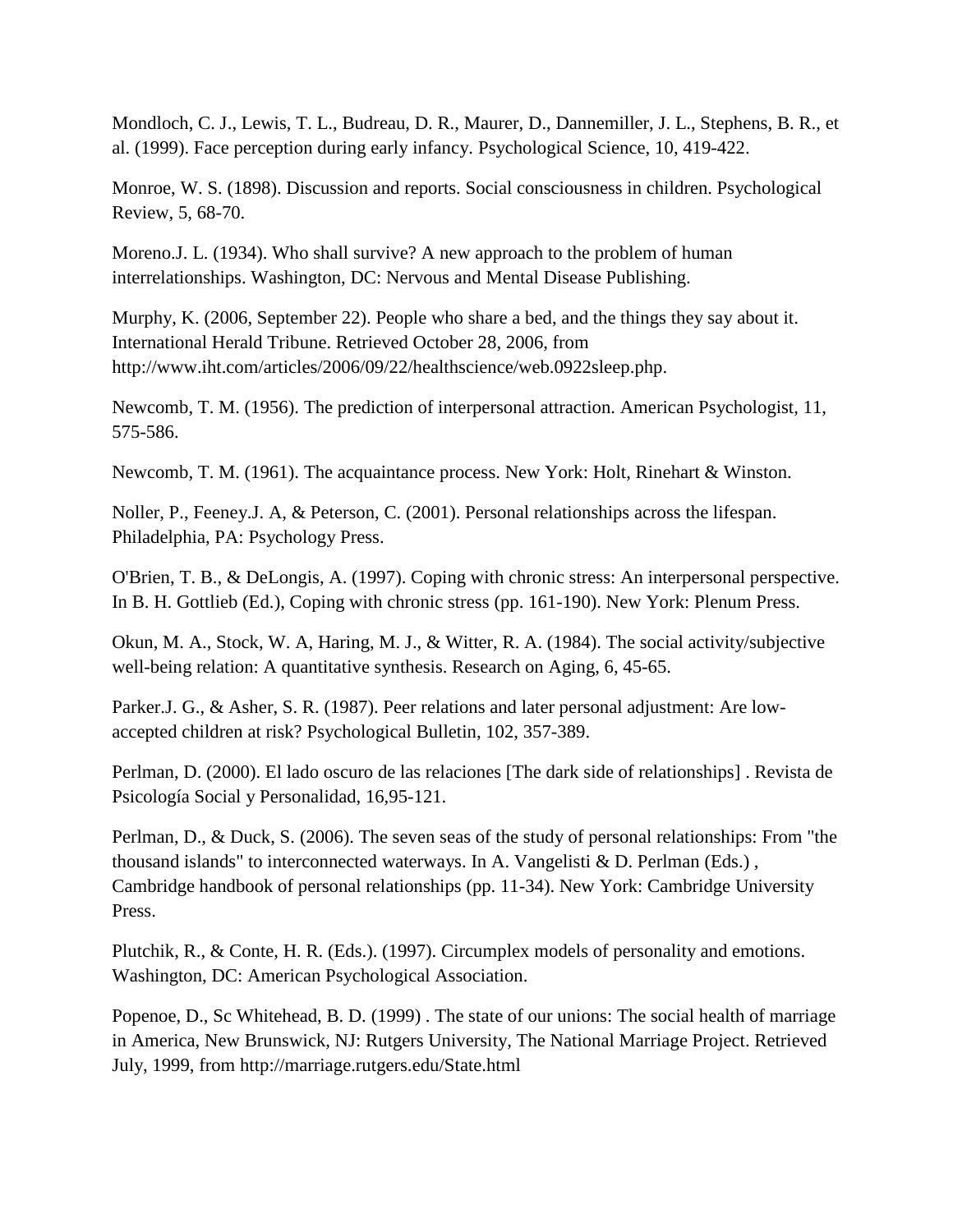Reed, K., Peshkin, M., Hartmann, M. J., Grabowecky, M., Patton, J., & Vishton, P. M. (2006). Haptically linked dyads: Are two motor-control systems better than one? Psychological Science, 17, 365-366.

Reis, H. T., Sheldon, K. M., Gable, S. L., Roscoe, J., & Ryan, R. M. (2000). Daily well-being: The role of autonomy, competence, and relatedness. Personality and Serial Psychology Bulletin, 26, 419-435.

Revenson, T. A., Kayser, K., & Bodenmann, G. (Eds.). (2005) . Couples coping with stress: Emerging perspectives on dyadic coping. Washington, DC: American Psychological Association.

Russell, C., & Megaard, I. (1988). The general social survey, 1971-1986: The state of the American people. New York: Springer-Verlag.

Russell, D. W., Cutrona, C. E., de la Mora, A., & Wallace, R. B. (1997). Loneliness and nursing home admission among rural older adults. Psychology and Aging 12, 574-589.

Schumm, W. R., Paff-Bergen, L. A., Hatch, R. C., Obiorah, F. C., Coupland, J. M., Meens, L. D., et al. (1986). Concurrent and discriminant validity of the Kansas Marital Satisfaction Scale, fournal of Marriage and the Family, 48, 381-387.

Sears, R. A. (1951). A theoretical framework for personality and social behavior. American Psychologist, 6, 476-483.

Segrin, C. (1998). Disrupted interpersonal relationships and mental health problems. In B. H. Spitzberg & W. R. Cupach (Eds.), The dark side of close relationships (pp. 327-365). Mahwah, NJ: Lawrence Erlbaum Associates.

Shaffer, P. (1985). Amadeus: A play. Harmondsworth, UK: Penguin Books.

Simmel, G. (1950). The sociology of Georg Simmel (K. H. Wolff, Trans, and Ed.). Glencoe, IL: Free Press.

Spitzberg, B. H. (1999). An analysis of empirical estimates of sexual aggression victimization and perpetration. Violence and Victims, 14, 241-260.

Spitzberg, B. H., & Cupach, W. R. (Eds.). (1998). The dark side of close relationships. Hillsdale, NJ: Lawrence Erlbaum Associates.

Staus, M. A., & Gelles, R, J. (1990). Physical violence in American families. New Brunswick, NJ: Transaction Publishers.

Thompson, C. P., Skowronski, J. J., Larsen, S. F., & Betz, A. (1996) . Autobiographical memory: Remembering what and remembering when. Hillsdale, NJ: Lawrence Erlbaum Associates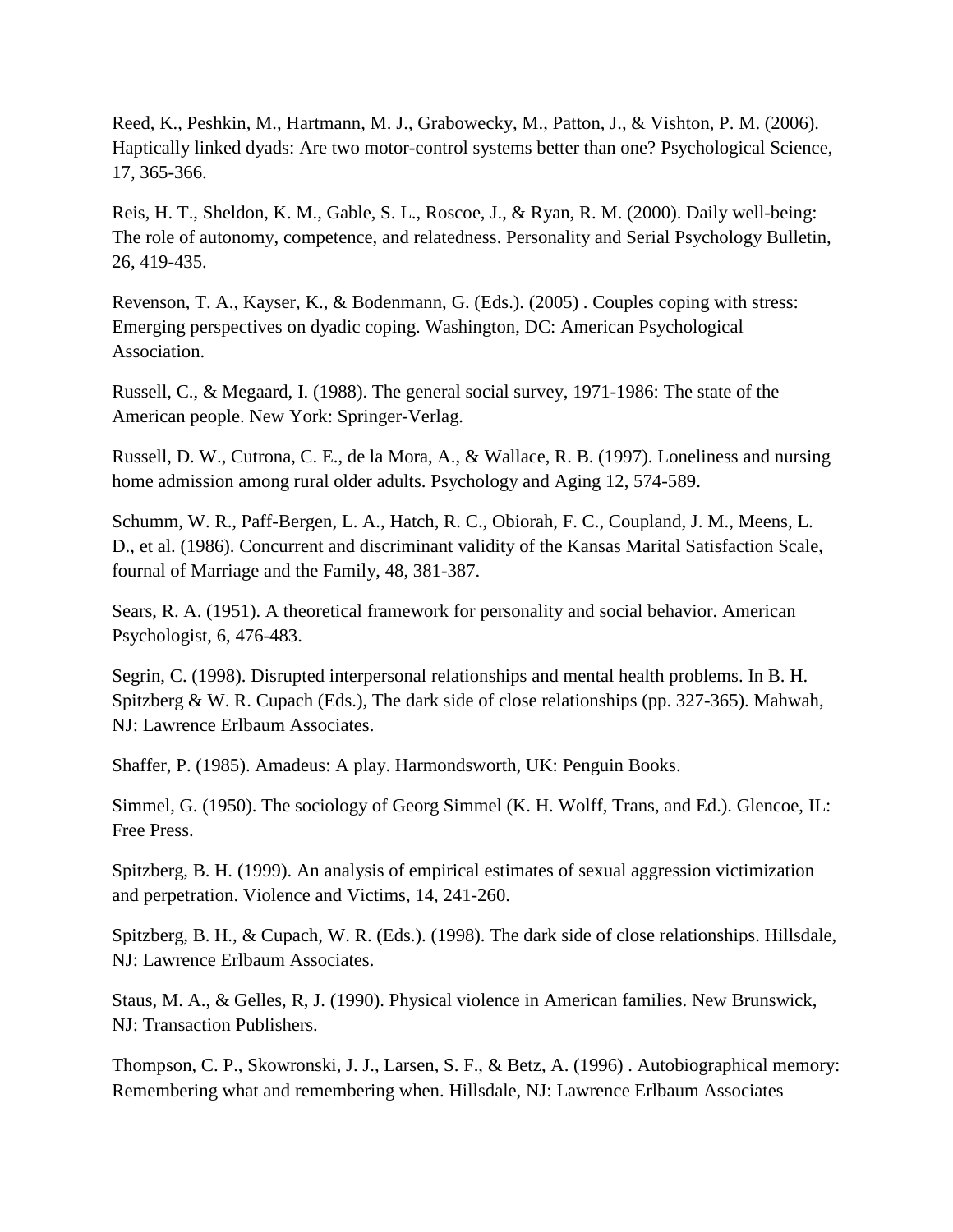Troll, L., & Bengston, V. (1979). Generations in families. In W. R. Burr, R. Hill, F. I. Nye, & I. L. Reiss (Eds.), Contemporary theories about the family. Vol. I. Research-based theories (pp. 127-161). New York: The Free Press.

Uchino, B. N., Cacioppo, J. T., & Kiecolt-Glaser, J. K. (1996). The relationship between social support and physiological processes: A review with emphasis on underlying mechanisms and implications for health. Psychological Bulletin, 119, 488-531.

Verbrugge, L. M. (1979). Marital status and health, Journal of Marriage and the Family, 41, 267- 285.

Veroff, J., Douvan, E., & Kukla, R. A. (1981). The inner American: A self-portrait from 1957- 1976. New York: Basic Books.

Waite, L., & Gallagher, M. (2000). The case for marriage: Why married people are happier, healthier, and better off financially. New York: Doubleday.

Wiggins, J. S., & Trobst, K. K. (1997). When is a circumplex an "interpersonal circumplex"? The case of supportive actions. In R. Plutchik & H. R. Conte (Eds.), Circumplex models of personality and emotions (pp. 57-80). Washington, DC: American Psychological Association.

Wood, W., Rhodes, N., & Whelan, M. (1989). Sex differences in positive well-being: A consideration of emotional style and marital status. Psychological Bulletin, 106, 249-264.

---------------------------------------------------------------------------------------------------------------------

# **Le meilleur des mondes, le pire des mondes : la place des relations intimes en psychologie et dans notre vie quotidienne**

#### DANIEL PERLMAN

University of British Columbia

J'ai tiré le titre du présent article de la première phrase du grand roman de Charles Dickens, A Tale of Two Cities. Dickens faisait référence à la révolution française, mais comme j'espère pouvoir le démontrer, il pouvait tout aussi bien évoquer nos relations personnelles. Dans cet article, je veux aborder trois sujets clés :

1) la centralité des relations dans nos vies,

2) la place des relations dans l'histoire, leurs aspects institutionnels et les sous-champs de la psychologie,

3) la nature paradoxalement positive et négative des relations.

#### **La centralité des relions dans nos vies**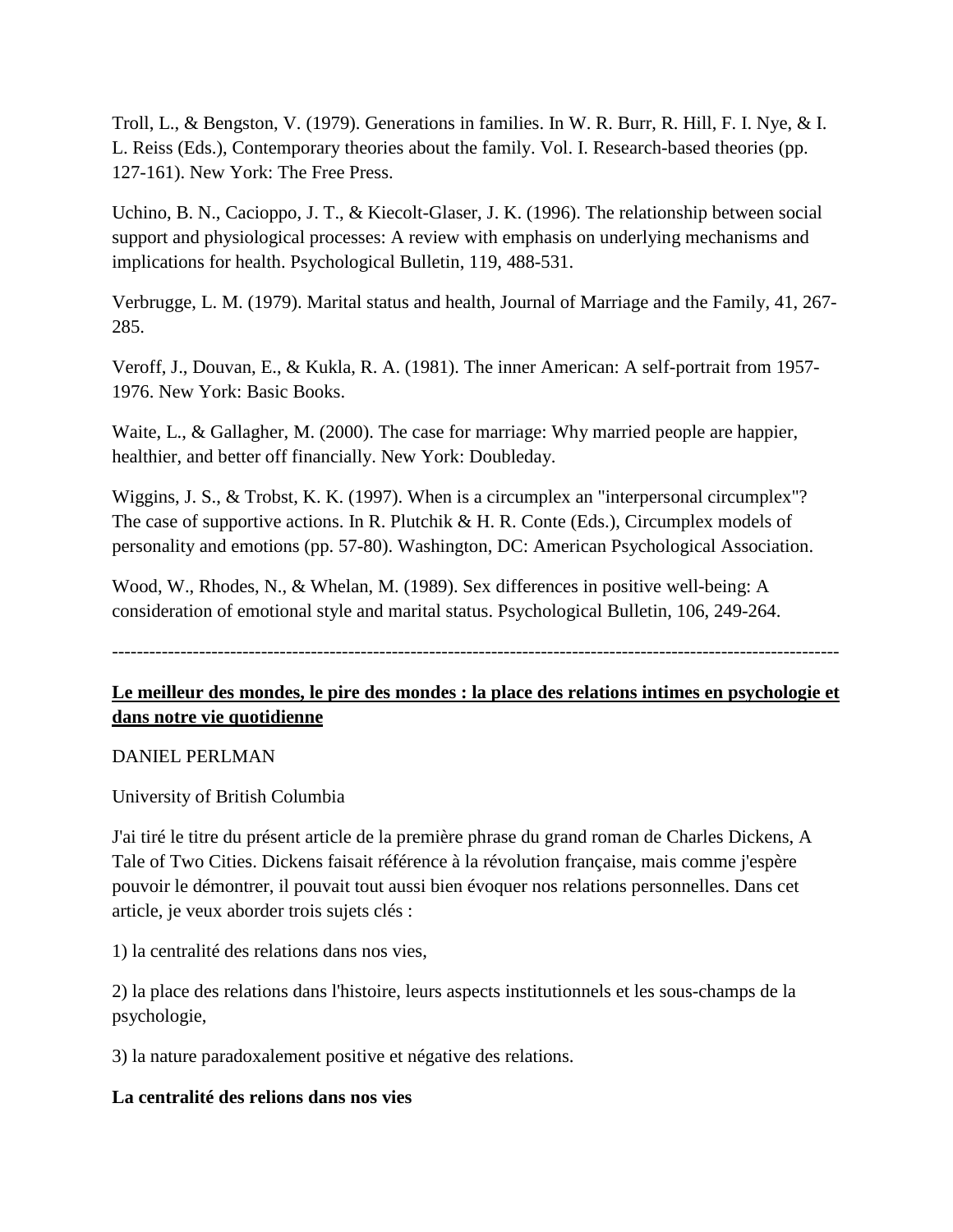Depuis Aristote, l'homme a été décrit comme un animal social. La centralité des personnes qui nous entourent dans nos vies est soulignée par au moins quatre points.

Sans l'accouplement, notre espèce ne se reproduirait pas.

Les études de Pager démontrent que les adolescents et les adultes en Amérique du Nord passent plus de 70 pour cent du temps où ils sont éveillés en présence d'autres personnes (voir Larson et Bradney, 1988).

Lorsque Klinger (1977) a demandé aux Américains ce qui rendait nos vies significatives, il a trouvé que la plupart d'entre eux ont mentionné les relations intimes, soit avec les amis ou les parents, les frères et soeurs, ou les relations avec leurs partenaires sexuels de sexe opposé, ou les parents avec leurs propres enfants. Par opposition, moins de la moitié des répondants ont indiqué que le succès au travail ou la foi religieuse était une source importante de signification pour eux.

Finalement, de façon complémentaire, Baumeister et Leary (1995) ont démontré que les humains ont un besoin profond, presque universel, d'appartenance qui oriente les pensées et les comportements dans une grande variété de situations.

## **La place des relations en psychologie**

## Histoire.

Compte tenu de leur centralité dans nos vies, il n'est pas surprenant que la compréhension et l'analyse des relations aient une longue histoire dans la pensée et la psychologie sociales (voir Perlman et Duck, 2006) . Plusieurs philosophes grecs ont écrit des choses mémorables sur les relations personnelles. Platon a discuté de l'amour dans son Symposium et Ovide a donné des conseils (par ex., « L'amour doit être suscité par des mots doux »). Dans son Éthique à Nicomaque et son traité sur la Rhétorique, Aristote s'est penché de façon très perspicace sur un certain nombre de sujets dont la définition et les types d'amitiés, les fonctions de l'amitié, le rôle de l'amitié dans le maintien d'une société stable, qui nous choisissons comme amis, le rôle des différences individuelles dans nos amitiés et l'effritement des relations.

Faisant un grand saut dans l'histoire, à la fin des années 1880 et au début des années 1900, des figures de proue (par ex., Darwin, Freud, Durkheim) dans les sciences sociales modernes ont articulé leurs points de vue. Leurs idées avaient des implications pour notre compréhension des relations personnelles.

À peu près au même moment, une révolution majeure s'est produite dans l'analyse sociale, c'estàdire que nous avons assisté à la naissance des premières enquêtes empiriques. Dans un article de 1898, Will S. Monroe a étudié les comportements et les traits psychologiques (par ex., la gentillesse, la gaieté et l'honnêteté) que les enfants résidant dans l'ouest de l'État du Massachusetts considéraient importantes lors du choix de leurs amis.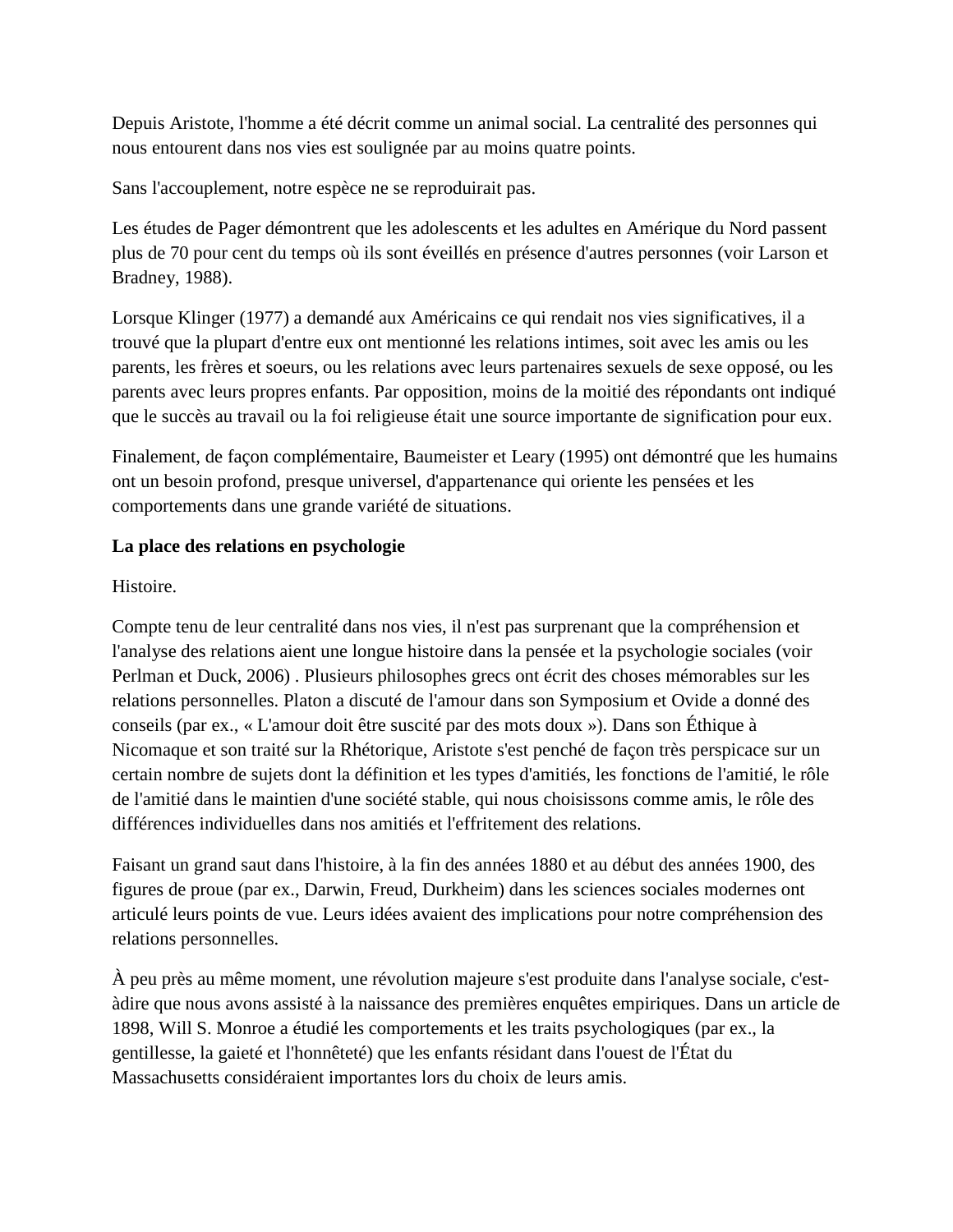Au cours des années 1930, la recherche a commencé à prendre de l'essor. Les études de Moreno (1934) en sociométrie (par ex., le choix des camarades de classe chez les enfants) et les études longitudinales du succès conjugal (voir Karney et Bradbury, 1995) ont fait partie des faits saillants de la recherche au cours de cette décennie.

Après la Deuxième grande Guerre mondiale, la recherche concernant les relations intimes a connu un nouvel essor au sein de la discipline de la psychologie. Trois présidents de l'American Psychological Association ont fait leurs discours d'acceptation de la présidence sur des sujets liés aux relations. Robert Sears (1951) a fait valoir que pour mieux comprendre la personnalité et le comportement social, nous devons examiner non seulement les influences individuelles, mais aussi les relations dyadiques. Harry Harlow (1958) a indiqué l'importance de l'amour maternel pour le développement des singes. Theodore Mead Newcomb (1956) s'est penché sur la question de l'attraction interpersonnelle ou qui aime qui.

### Présence institutionnelle.

À mesure que les domaines de recherche prenaient de l'essor, ils acquéraient communément des aspects institutionnels. À l'intérieur de l'étude des relations, les associations professionnelles comme le « National Council on Family Relations » et les publications comme le Journal of Marriage and the Family ont vu le jour au cours des années 1930. Le domaine de la thérapie conjugale et du couple trouve aussi ses racines au cours des années 1930 lorsque des centres comme le « Marriage Council of Philadelphia d'Emily Mudd » (conseil matrimonial de Philadelphie) ont été établis (Bischof & Helmeke, 2003).

Au sein d'organisations regroupant les différents secteurs de la psychologie d'aujourd'hui, tant la Société canadienne de psychologie que l'American Psychological Association comptent des sections (ou divisions) qui s'intéressent à la famille. L'American Psychological Association publie le Journal of Family Psychology. La Société canadienne de psychologie (SCP) participe maintenant à un réseau national qui a récemment obtenu un appui financier en vue de lutter contre les problèmes d'intimidation et de promouvoir de saines relations entre les enfants.

La place des relations dans les sous-domaines de la psychologie.

Le dernier thème queje veux souligner quant à la place des relations en psychologie est l'importance des aspects interpersonnels dans la plupart des domaines de la psychologie. Le présent article ne vise pas à traiter entièrement de cette question, mais laissez-moi présenter brièvement trois exemples.

Les relations interpersonnelles sont prédominantes en psychologie clinique et du counseling d'au moins cinq façons : 1) les problèmes interpersonnels sont une raison clé pour laquelle les clients consultent des professionnels de la santé mentale (Veroff, Kukla 8c Douvan, 1981), 2) il y a une action réciproque, peutêtre bidirectionnelle, entre les relations interpersonnelles perturbées et les problèmes de santé mentale (par ex., la dépression), tel qu'illustré dans un numéro spécial récent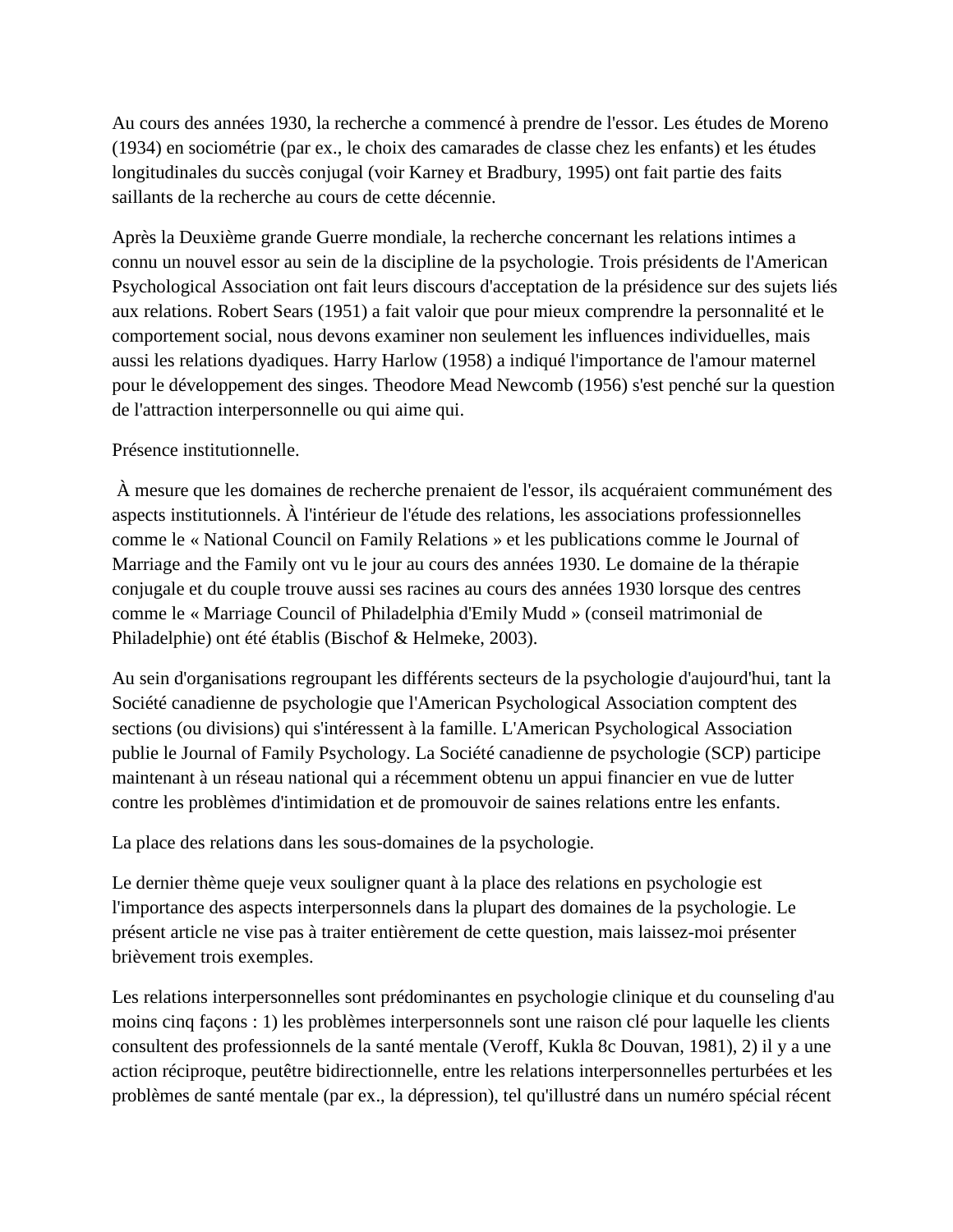du Journal of Family Psychology (Beach et Kaslow, 2006), 3) il y a des aspects de relations dyadiques importantes dans la gestion du stress (Revenson, Kayser & Bodenmann, 2005), 4) de nombreux chercheurs considèrent que la relation entre le client et le thérapeute est un facteur clé dans le succès de la thérapie (Martin, Garske & Davis, 2000) et 5) la thérapie de couples fonctionne. Plus spécifiquement, Christensen et Heavey (1999) ont remarqué que les relations de couples en thérapie conjugale ont presque deux fois plus de chances de s'améliorer que de groupes témoins.

Dans le domaine de la psychologie de la santé, l'une des propositions classiques de l'hypothèse du soutien social est qu'il aide les personnes à éviter le stress et à le gérer (Cobb, 1976). Le modèle de communication de la souffrance mis de l'avant par le futur et l'ancien président de la SCP Thomas Hadjistavropoulos et Kenneth Craig (2004) est un autre exemple du rôle des facteurs interpersonnels en santé.

Même les psychologues quantitatifs sont préoccupés par les relations. Une hypothèse d'un grand nombre de méthodes statistiques est que les données doivent provenir de sources indépendantes. Cependant, les participants à une relation sont liés ensemble. Au cours des deux dernières décennies, il y a eu des progrès sur la façon d'effectuer les analyses de données sur le couple et la famille, notamment des méthodes corrélationnelles spéciales, le modèle des relations sociales et le modèle hiérarchique linéaire (voir Kenny, Kashy & Cook, 2006).

#### **Relations : le mieux et le pire**

Les relations personnelles sont essentielles à notre bien-être mental et physique. Comme il a été indiqué précédemment, il peut être démontré qu'un manque ou une dysfonction dans les relations peut être associé à une santé mentale médiocre. Wood, Rhodes et Whelan (1989) ont effectué une méta-analyse de 22 études liant l'état conjugal à des rapports de satisfaction et de bonheur dans la vie. En moyenne, les personnes mariées étaient plus heureuses et plus satisfaites de leurs vies que les individus qui n'étaient pas mariés. L'humeur des personnes fluctue également en fonction de la personne avec qui nous passons du temps : l'humeur des femmes est plus positive lorsqu'elles sont avec des amis et elles sont moins heureuses lorsqu'elles sont seules (Kahneman, Krueger, Schkade, Schwarz & Stone, 2004).

Les recensements des preuves disponibles permettent de conclure que le mariage est associé à un moins grand nombre de journées de maladie, d'une moins grande utilisation des établissements hospitaliers et de possibilités moins grandes de souffrir de conditions de santé chronique (Verbrugge, 1979). La relation entre les liens sociaux et la mortalité a été étudiée de façon exhaustive sur une longue période de temps. En 1858, William Farr, un épidémiologiste britannique eminent, a examiné les taux de mortalité en France. Il a conclu que : « Le mariage est un état sain. La personne seule a de plus grandes possibilités d'échouer dans son périple que celle dans une union conjugale » (p. 440). Plus récemment Statistique Canada m'a fourni des données canadiennes révélant que l'espérance de vie des hommes mariés était de sept années plus longues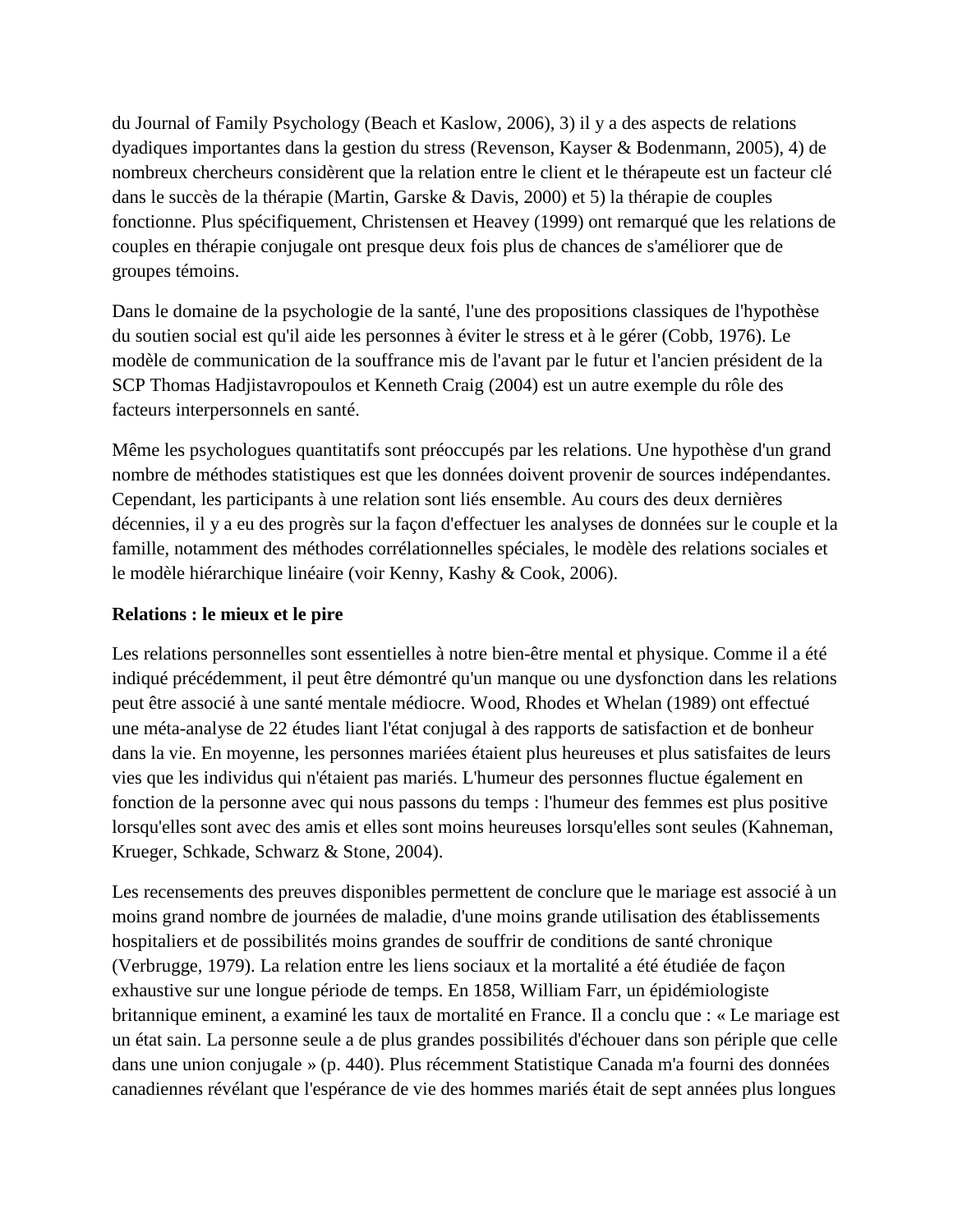(ou 10 %) que celle des hommes qui n'avaient jamais été mariés. Les femmes bénéficient aussi du mariage sur ce plan, mais pas autant, compte tenu qu'elles ont une espérance de vie de trois ans de plus que les femmes qui n'ont jamais été mariées.

Comme le slogan pour un programme de service public californien le proclamait (Hersey, Klibanoff, Lam & Taylor, 1984), j'ai fait valoir que : « les amis pouvaient être un bon remède. » La recherche démontre que l'association entre l'intégration sociale et le bien-être demeure significative même après avoir introduit des contrôles statistiques pour divers facteurs comme le statut socioéconomique, le tabagisme et les pratiques de santé (Berkman & Syme, 1979). Par surcroît, l'effet de la sociabilité est fortement associée, probablement même plus fortement, au bien-être physique que l'effet du tabagisme (House, Landis 8c Umberson, 1988).

### **Le côté sombre des relations**

Je pourrais peut-être arrêter ici en déclarant « Cessez de fumer et cultivez des amitiés fructueuses : vous vivrez une vie longue et heureuse. » Je crois que cette assertion est probablement vraie, mais l'envers de la médaille nous indique autre chose : les relations peuvent également ruiner votre vie.

Il y a de plus en plus d'écrits sur les aspects négatifs des relations (voir Cupach & Spitzberg, 1994; Kowalski, 1997; Kowalski, 2000; Perlman, 2000; Spitzberg & Cupach, 1998). J'ai classifié les problèmes en quatre catégories : le début d'une relation et la fin d'une relation, les relations problématiques, la communication et l'interaction dans les relations et l'abus.

En ce qui touche le début d'une relation et la fin d'une relation, lorsqu'on demande aux personnes l'importance du stress et du changement que divers événements causeraient dans leur vie, la mort du conjoint et le divorce se trouvent toujours en tête de liste (Miller & Rahe, 1997). D'autres problèmes dans ce domaine sont la timidité, la solitude, l'infidélité, la jalousie et le rejet des pairs.

Le fait de s'opposer en ennemi est une forme classique de relation problématique. Mais, même les relations les plus intimes peuvent comporter des sources de complications, comme les exigences exagérées d'un partenaire ou un partenaire qui agit de façon égoïste. Finalement, nous avons beaucoup appris des aidants naturels et des fardeaux qui peuvent leur être imposés.

Les problèmes associés à la communication et à l'interaction incluent notamment les comportements verbaux ou non verbaux offensants, la déception, les messages blessants, le conflit et la trahison. Les interactions négatives dans un mariage et d'autres relations personnelles peuvent vraiment causer un effritement des sentiments. Böiger, DeLongis, Kessler et Schilling (1989) ont étudié 21 formes différentes de stress quotidien. Ils ont conclu que les « conflits interpersonnels sont, de manière accablante, le genre le plus important de stress quotidien qui influence la détresse psychologique » (p. 811).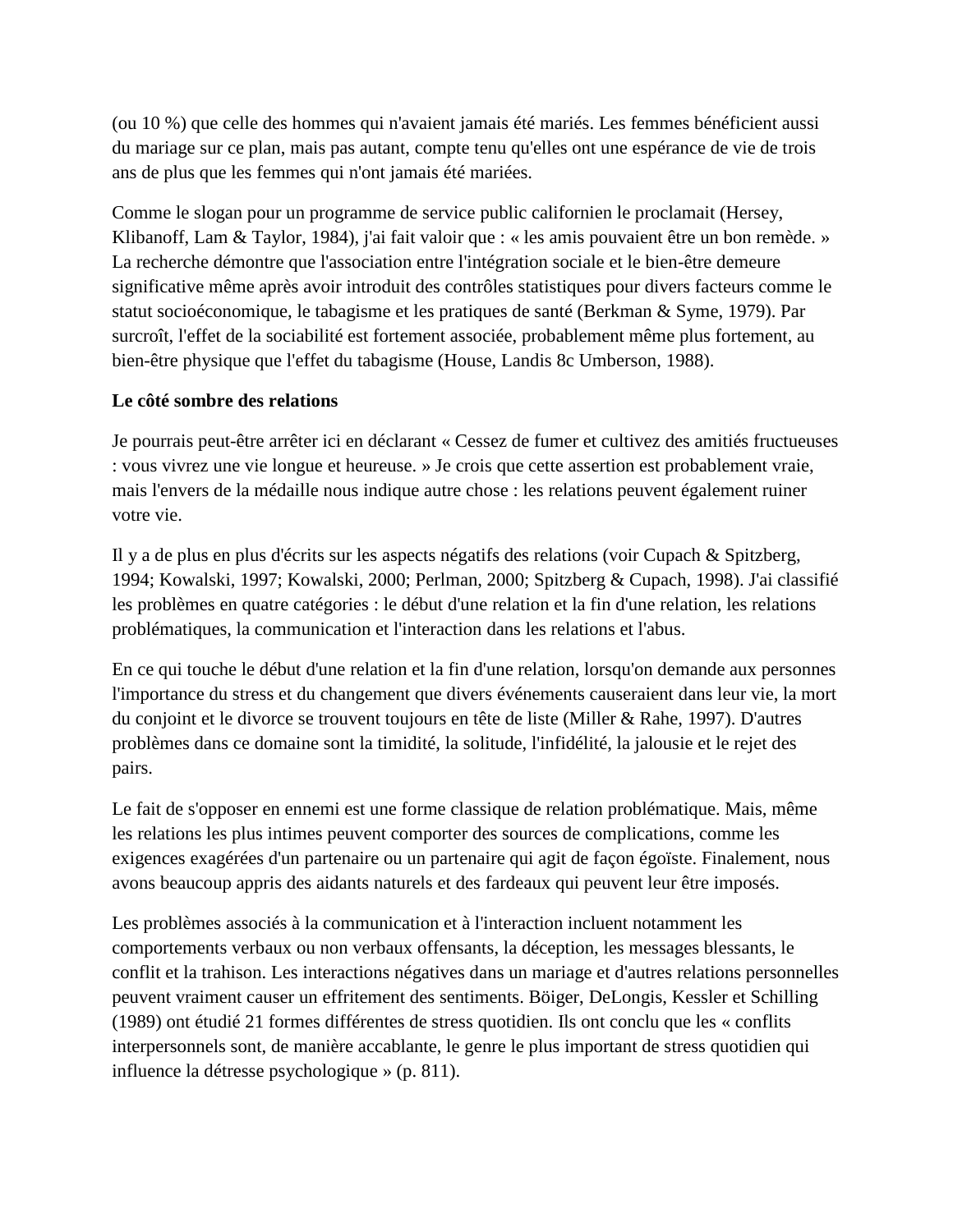La violence, l'agression et l'abus dans les relations sont représentent le dernier type d'interaction associé au côté sombre des relations. L'abus dans les relations peut être psychologique, physique ou sexuel; il peut impliquer les conjoints dans les fréquentations occasionnelles entre hommes et femmes, les parents et les enfants, ou les personnes âgées. Dans le National Violence Survey (enquête américaine de 1985) (N= 6 002 couples mariés ou en union libre), 16,1 % des couples ont signalé une agression physique au cours de l'année qui s'était écoulée et 6,1 % ont signalé de la violence grave (Straus & Gelles, 1990, p. 96) . Dans une méta-analyse de 120 études impliquant plus de 100 000 participants, Spitzberg (1999) a trouvé que 18 % des femmes et près de 6 % des hommes ont déclaré avoir été victimes d'une tentative de viol; 13 % des femmes et un peu plus de 3 % des hommes ont déclaré avoir été violés.

## **Le paradoxe du mieux et du pire**

Étant donné que nous retrouvons un si grand nombre d'aspects répulsifs dans les relations, on pourrait s'attendre à ce que les individus impliqués dans des relations de couple fassent état de faibles niveaux de satisfaction conjugale et que leur bien-être soit affecté de façon négative par leur relations. Mais il en est tout autre. Il demeure que les partenaires indiquent continuellement et de façon générale, que leurs relations sont bonnes et qu'un nombre considérable de recherches révèlent un avantage net d'avoir ou de maintenir des liens sociaux. Par exemple, au sujet de la façon avec laquelle nous jugeons nos relations, Russell et Megaard (1988) ont observé lors de l'analyse d'un sondage effectué par le « National Opinion Research Center » pour la période s'écoulant entre 1972 à 1986 (N= 11,000 répondants), que 96 % des participants ont décrit leurs mariages comme étant « heureux »; comparativement à 3 % seulement qui ont décrit leurs mariages comme « pas très heureux. »

Il y a probablement de nombreux facteurs qui peuvent expliquer le paradoxe observé entre les raisons pour lesquels les personnes jugent que leurs relations sont tellement positives et/ou qu'ils en tirent les aspects sombres des bénéfices et des relations. Tout d'abord, de nombreux répondants peuvent avoir un biais positif ou un biais de désirabilité sociale lors de leurs réponses (Schumm et al., 1986). En plus de ces biais, les perceptions et la mémoire sélectives peuvent avoir contribué au fait que les participants aient tendance à minimiser leurs mauvaises expériences (Matlin & Stang, 1978; Thompson, Skowronski, Larsen& BeU, 1996).

Deuxièmement, il se pourrait que certaines relations fonctionnent assez bien jusqu'au moment où elles tirent à leur fin. Alors même avoir été jugées positives au moment de l'enquête et avoir produit un effet bénéfique sur le bien-être lors de leur déroulement. Néanmoins, de mauvais événements peuvent être lourds de conséquences lorsqu'ils surviennent (Baumeister, Bratslavsky, Finkenauer & Vohs, 2001).

Troisièmement, il y a des différences individuelles claires dans la satisfaction et les avantages que les personnes tirent de leurs relations. Par exemple, une conclusion classique est que les individus qui ont des tendances névrotiques élevées ont des relations moins gratifiantes (Karney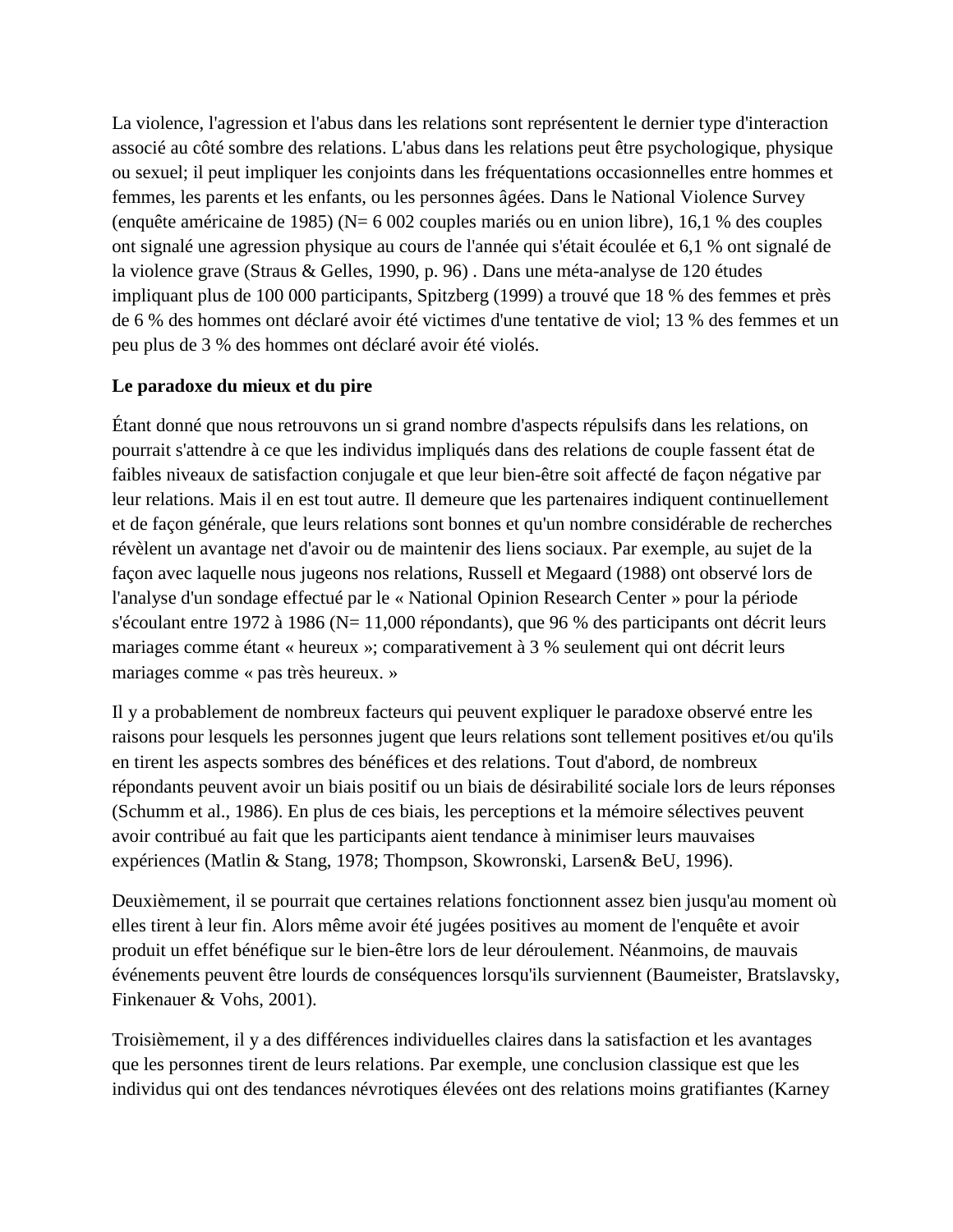& Bradbury, 1995). La qualité des relations est sans aucun doute associée à quel point les relations favorisent le bien-être. Il est donc probable que la majorité d'entre nous tirent des avantages de nos relations et une minorité en souffre.

Quatrièmement, malgré l'incidence d'événements négatifs sur les mariages, le rapport des événements positifs avec les événements négatifs peut être élevé dans la plupart des mariages. Cette perspective s'appuie sur la conclusion classique de Gottman (1993) indiquant que dans un mariage réussi typique, les partenaires ont un rapport de cinq interactions positives pour une interaction négative, ceci même lorqu'ils discutent de questions qui sont à l'origine d'un conflit. Si c'est le cas, il n'est donc pas surprenant de constater que malgré les diverses formes de négativité dans les relations et la forte incidence de comportements négatifs, la fréquence élevée de comportements positifs peut faire en sorte que les relations interpersonnelles représentent une grande source de soutien et de satisfaction pour les individus qui y sont impliquées.

#### **Sommaire et conclusion**

En conclusion, la psychologie est souvent définie comme la science des processus mentaux et des comportements. L'intérêt pour les processus mentaux fait en sorte qu'on concentre l'attention sur ce qui se produit à l'intérieur de l'individu. J'espère que, dans cet article, je vous ai convaincu que le poète John Donne avait raison lorsqu'il déclarait « Qu'aucun homme est une île, entier en lui-même. » Nous sommes tous inter-reliés les uns aux autres. En pensant d'une manière plus vaste, même de façon dyadique, on ajoute à la compréhension d'un grand nombre de phénomènes psychologiques.

Quant à moi, j'ai été très honoré d'avoir occupé la présidence de la Société canadienne de psychologie. Je me souviendrai de cette année comme président de la Société comme une année de très grande satisfaction, en partie à cause des choses positives qui se sont produites au sein de la Société en 2005-2006, mais aussi à cause des relations de soutien positives que j'ai vécues. Les relations peuvent être l'enfer, mais elles peuvent aussi être merveilleuses. Je vous souhaite à vous lecteur et aux personnes dans le monde entier que nous puissions tous récolter les résultats merveilleux que les relations produisent. Ils sont une ressource illimitée et infinément renouvelable dont nous pouvons tous profiter pleinement et dont nous pouvons tous bénéficier.

### **Références**

Baumeister, R. F., Bratslavsky, E., Finkenauer, C., & Vohs, K. D. (2001). Bad is stronger than good. Review of General Psychology, 5, 323-370.

Baumeister, R. F., & Leary, M. R. (1995). The need to belong: Desire for interpersonal attachments as a fundamental human motivation. Psychological Bulletin, 117, 497-529.

Beach, S. R. H., & Kaslow, N.J. (Éds.). (2006). Relational disorders and relational processes in mental health [Special Section]. Journal of Family Psychology, 20(3), 353-525.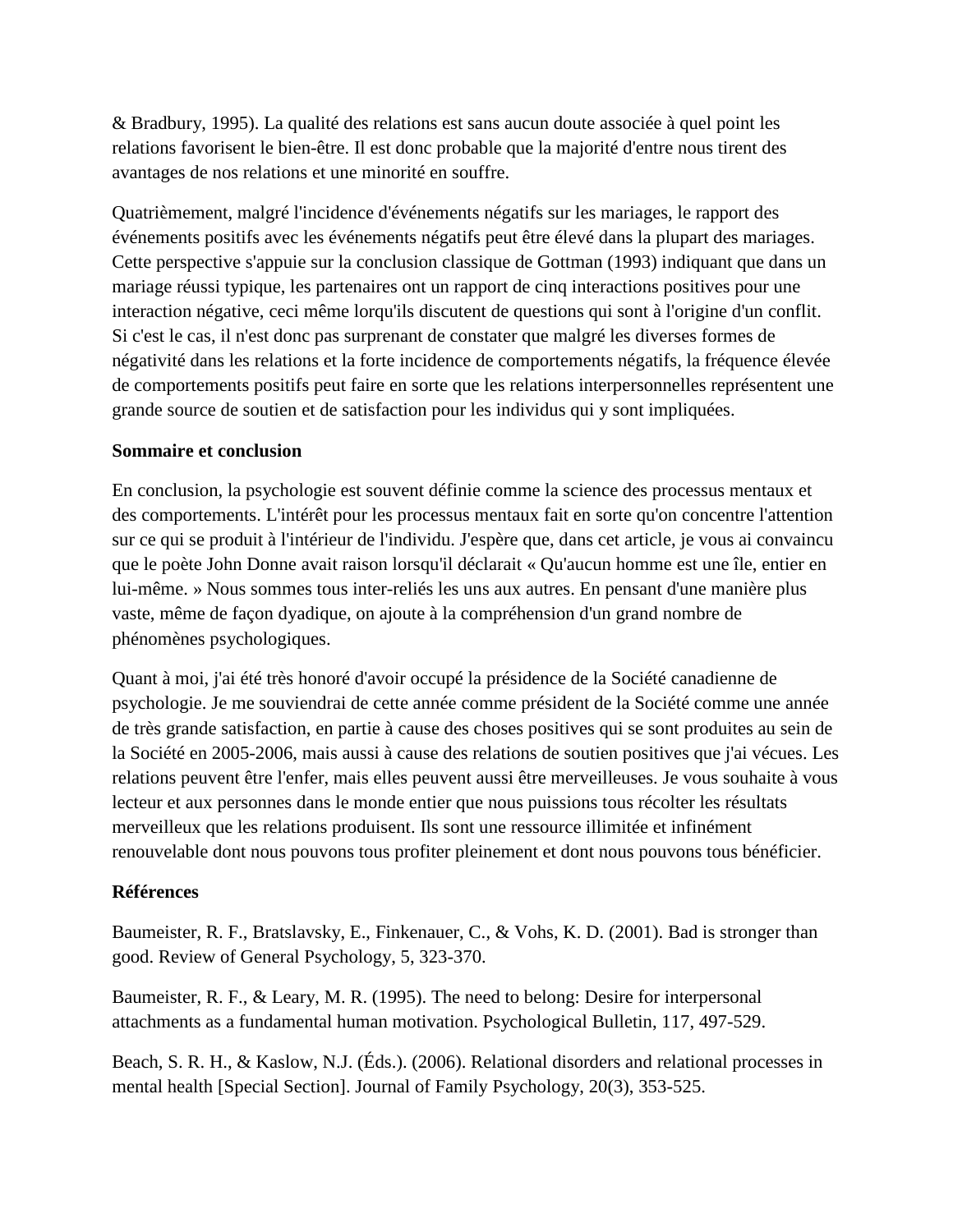Berkman, L., & Syme, S. (1979). Social networks, host resistance, and mortality: A nine year followup study of Alameda County residents. American Journal of Epidemiology, 109, 186-204.

Bischof, G.H., & Helmeke, K.B. (2003). Couple therapy. Dans L. L. Hecker et J. L. Wetchler (Eds.), An introduction to marriage and family therapy (p. 297-336) . New York : Haworth Press.

Bolger, N., DeLongis, A., Kessler, R. C, & Schilling, E. A. (1989). Effects of daily stress on negative mood. Journal of Personality and Social Psychology, 57, 808-818.

Christensen, A., & Heavey, C. L. (1999). Intervention for couples. Annual Review of Psychology, 50, 165-190.

Cobb, S. (1976). Presidential Address-1976. Social support as a moderator of life stress. Psychosomatic Mediane, 38, 300-314.

Cupach, W. R., & Spitzberg, B. H. (Éds.). (1994). The dark side of interpersonal communication. Hillsdale, NJ : Lawrence Erlbaum Associates.

Farr, W. (1885). Marriage and mortality. Dans N. A. Humphreys (Éd.), Vital statistics: A memorial volume of selections from the reports and writings of William Farr (p. 438-441). London : Office of the Sanitary Institute.

Gottman, J. M. (1993). The roles of conflict engagement, escalation, and avoidance in marital interaction: A longitudinal view of five types of couples. Journal of Consulting and Clinical Psychology, 61, 6-15.

Hadjistavropoulos, T., & Craig, K D. (2004). Social influences and the communication of pain. Dans T. Hadjistavropoulos et K. D. Craig (Éds.), Pain: Psychological perspectives (p. 87-112). New York : Lawrence Erlbaum.

Harlow, H. F. (1958). The nature of love. American Psychologist, 13, 673-685

Hersey, J. C., Klibanoff, L. S., Lam, D. J., & Taylor, R. L. (1984). Promoting social support: The impact of California's "Friends Can Be Good Medicine" campaign. Health Education Quarterly, 11, 293-311.

House, J. S., Landis, K. R., & Umberson, D. (1988). Social relationships and health. Science, 241, 540-545.

Kahneman, D., Krueger, A. B., Schkade, D. A., Schwarz, N., & Stone, A. A. (2004) . A survey method for characterizing daily life experience: The day reconstruction method. Science, 306, 1776-1780.

Karney, B. R., & Bradbury, T. N. (1995). The longitudinal course of marital quality and stability: A review of theory, methods, and research. Psychological Bulletin, 118, 3-34.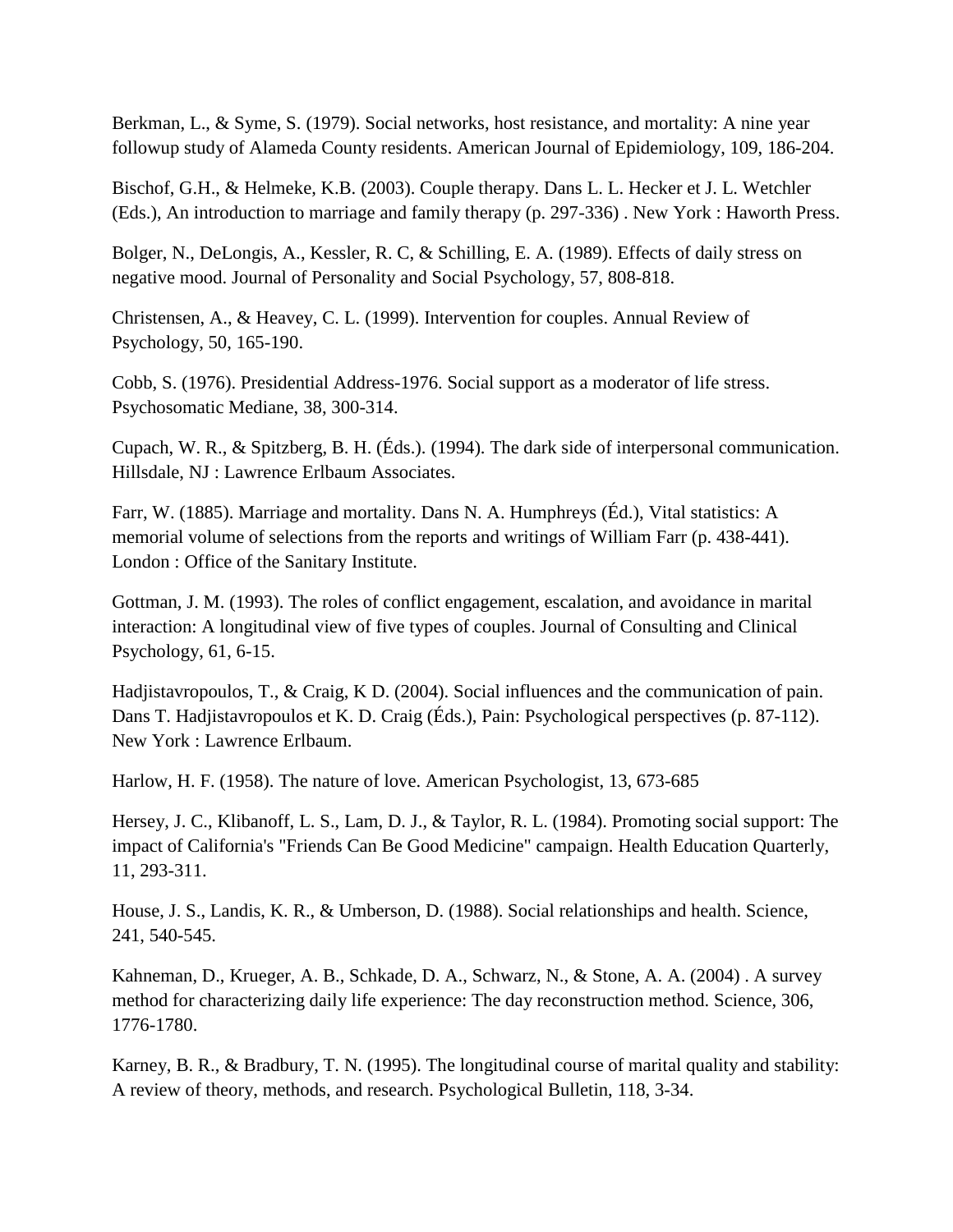Kenny, D. A., Kashy, D. A., & Cook, W. L. (2006). Dyadic data analysis. New York : Guilford.

Klinger, E. (1977). Meaning and void: Inner experience and the incentives in people's lives. Minneapolis, MN : University of Minnesota Press.

Kowalski, R. M. (Éd.). (1997). Aversive interpersonal behaviors. New York : Plenum.

Kowalski, R. M. (Éd.). (2000). Behaving badly: Aversive behaviors in interpersonal relationships. Washington, DC : American Psychological Association.

Larson, R. W., & Bradney, N. (1988). Precious moments with family members and friends Dans R. M. Milardo (Éd.), Families and social networks (p. 107-126). Thousand Oaks, CA : Sage.

Larson, R. & Csikszentmihalyi, M., 8c Graef, R. (1982). Time alone in daily experience: Loneliness or renewal? Dans L. A. Peplau et D. Perlman (Éds.), Loneliness: A sourcebook of current theory, research, and therapy (p. 40-53) . New York : Wiley-Interscience.

Martin, D. J., Garske, J. P., & Davis, M. K. (2000). Relation of the therapeutic alliance with outcome and other variables: A meta-analytic review. Journal of Consulting and Clinical Psychology, 68, 438-450.

Matlin, M. W., & Stang, D.J. (1978). The Pollyanna principle: Selectivity in language, memory, and thought. Cambridge, MA : Schenkman.

Miller, M. A., & Rahe, R. H. (1997). Life changes scaling for the 1990s. Journal of Psychomatic Research, 43, 279-292.

Monroe, W. S. (1898). Discussion and reports. Social consciousness in children. Psychological Review, 5, 68-70.

Moreno, J. L. (1934). Who shall survive? A new approach to the problem of human interrelationships. Washington, DC : Nervous and Mental Disease Publishing.

Newcomb, T. M. (1956). The prediction of interpersonal attraction. American Psychologist, 11, 575-586.

Perlman, D. (2000). El lado oscuro de las relaciones [The dark side of relationships] . Revista de Psicologia Social y Personalidad, 16, 95-121.

Perlman, D., & Duck, S. (2006). The seven seas of the study of personal relationships: from "the thousand islands" to interconnected waterways. Dans A. Vangelisti et D. Perlman (Éds.), Cambridge handbook of personal relationships (p. 11-34). New York : Cambridge University Press.